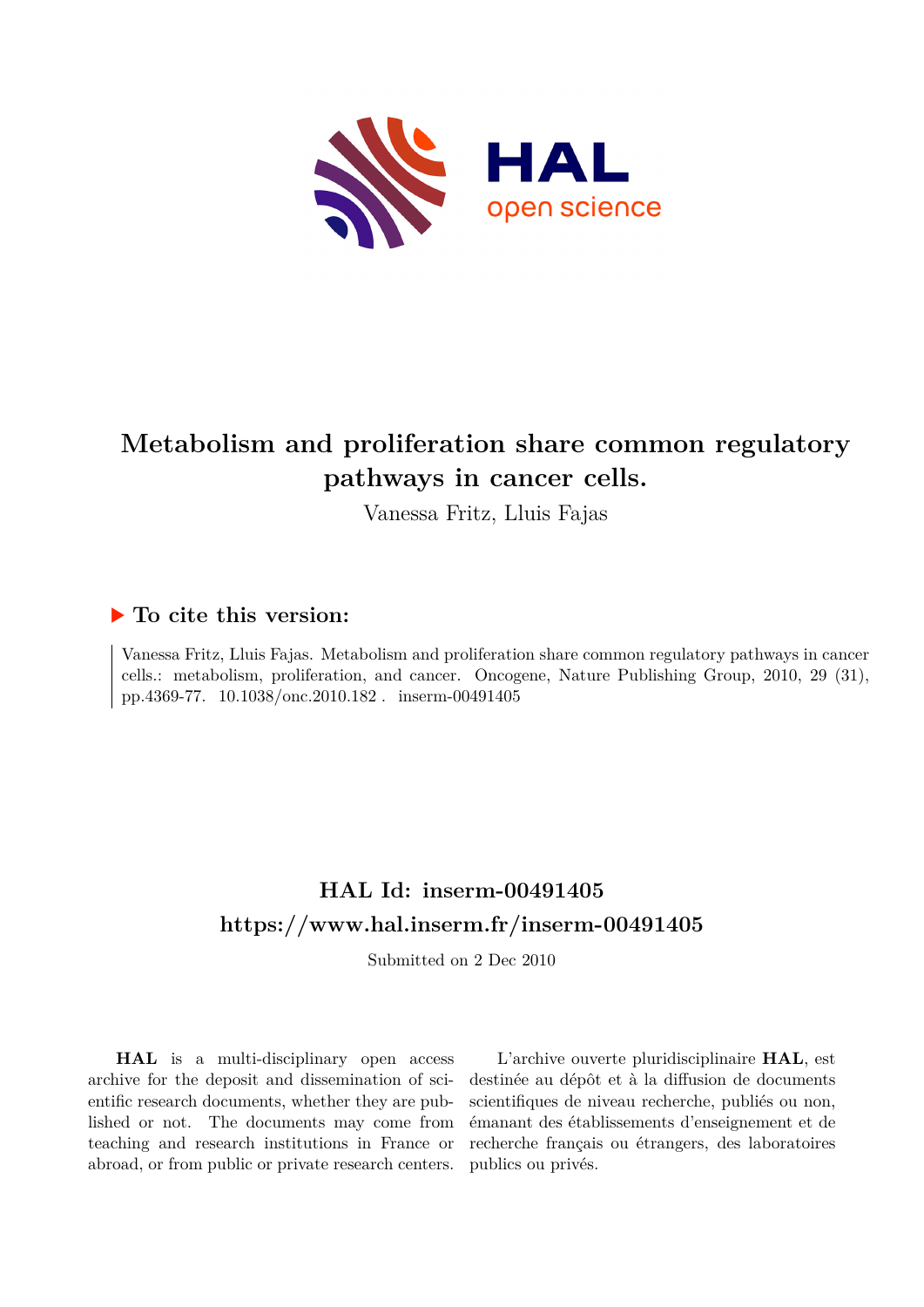# **Metabolism and proliferation share common regulatory pathways in cancer cells.**

**Vanessa Fritz, and Lluis Fajas\*** 

IRCM, Institut de Recherche en Cancérologie de Montpellier, Montpellier, F-34298, France; INSERM, U896, Montpellier, F-34298, France; Université de Montpellier1, Montpellier, F-34298, France; CRLC Val d'Aurelle Paul Lamarque, Montpellier, F-34298, France

\*To whom correspondence should be addressed at:

IRCM, CRLC Val d'Aurelle, Parc Euromédecine, F-34298, Montpellier Cedex 5, France. Email: lluis.fajas@inserm.fr. Phone : +33 4 67 61 24 28; Fax : +33 4 67 61 23 33

Running title: metabolism, proliferation, and cancer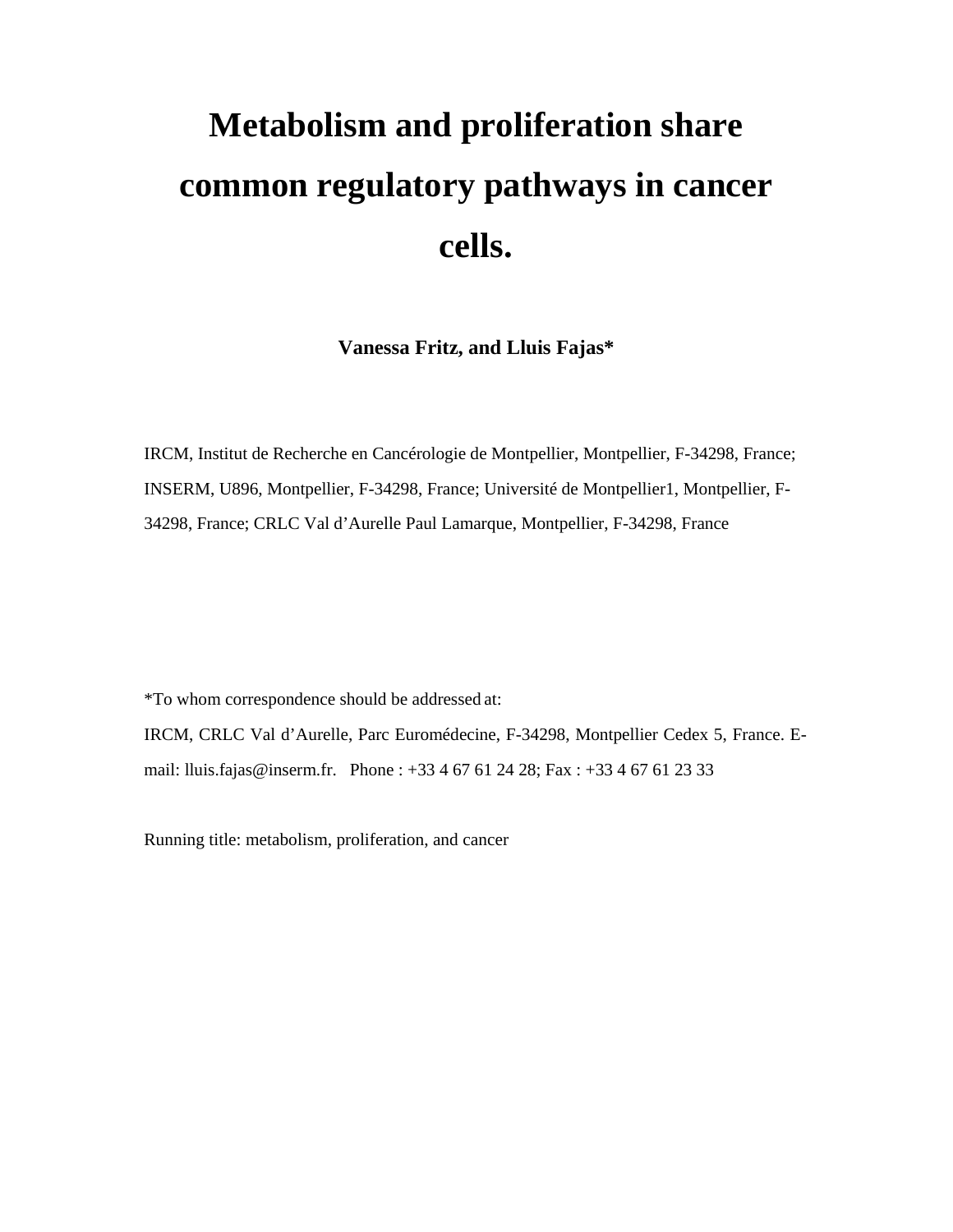#### **Abstract**

Cancer development involves major alterations of cells' metabolism. Enhanced glycolysis and de novo fatty acids synthesis are indeed characteristic features of cancer. Cell proliferation and metabolism are tightly linked cellular processes. Others and we have previously demonstrated a close relationship between metabolic responses and proliferative stimuli. In addition to trigger proliferative and survival signaling pathways, most oncoproteins also trigger metabolic changes in order to transform the cell. We present herein the view that participation of cell-cycle regulators and oncogenic proteins to cancer development extend beyond the control of cell proliferation, and discuss how these new functions may be implicated in metabolic alterations concomitant to the pathogenesis of human cancers.

#### Key words

Cancer, Metabolism, Oncogenes, Cell-Cycle regulators, Glycolysis, de novo Lipogenesis.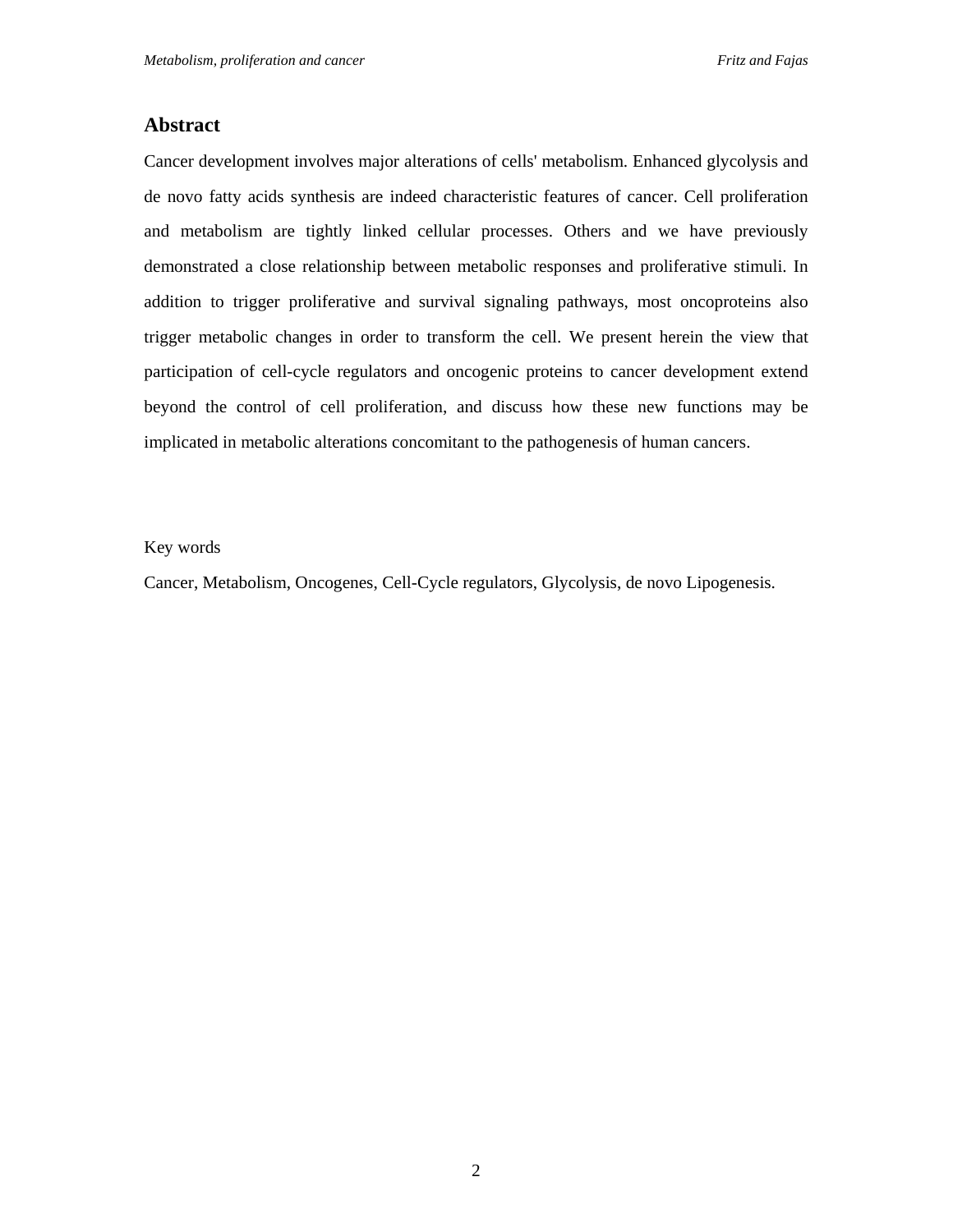#### **Introduction**

Over the past decades, accumulating evidence of a metabolic reorganization during cancer development has emerged from studies on various tumor types. We present herein the view that participation of cell-cycle regulators and oncogenic proteins to cancer development extend beyond the control of cell proliferation, and discuss how these new functions may be implicated in metabolic alterations concomitant to the pathogenesis of human cancers. This is consistent with the observation that changes in metabolism are part of a coordinated response of the cell to distinct physiological and pathological conditions. In mammalian cells the metabolic response requires a permanent coordination of cell activity, including cell proliferation with nutrient availability, hormonal and stress signaling and with regulation of energy homeostasis. This links external signaling events with the activation or inhibition of particular metabolic pathways, such as oxidative or glycolytic metabolism, and biosynthetic processes. Nutrient availability enables nucleic acid, protein, and lipid synthesis to promote cell growth and proliferation. It is also correlated with increased glycolytic flux, and decreased oxidative metabolism (Jezek et al 2010). On the opposite, nutrient deprivation implicates a metabolic switch that triggers energy production pathways, such as oxidative phosphorylation that restrict cell proliferation. In general, cell proliferation and metabolism are tightly linked cellular processes. In non-proliferating cells from differentiated tissues, catabolic metabolism is predominantly used to fuel energetic needs, and is associated to preferential use of mitochondrial oxidative phosphorylation (OXPHOS) with oxidation of macromolecules. In sharp contrast, in tissues with high proliferative rate, bioenergetics resources and biosynthetic pathways are reorganized to allow cell cycle progression, leading to a shift toward an anabolic metabolism, with high glycolytic flux, lactate production and biosynthesis of macromolecules. Several physiopathological conditions are indeed characterized by a switch from an oxidative to a glycolytic metabolism. This is the case for developmental processes, tissue regeneration, intensive exercise, or immune response. In a pathological context, it is currently well established that cancer growth and invasion also involves major alterations of cells' metabolism. A common regulatory pathway exists therefore between cell proliferation and metabolism to insure a coordinated cellular response.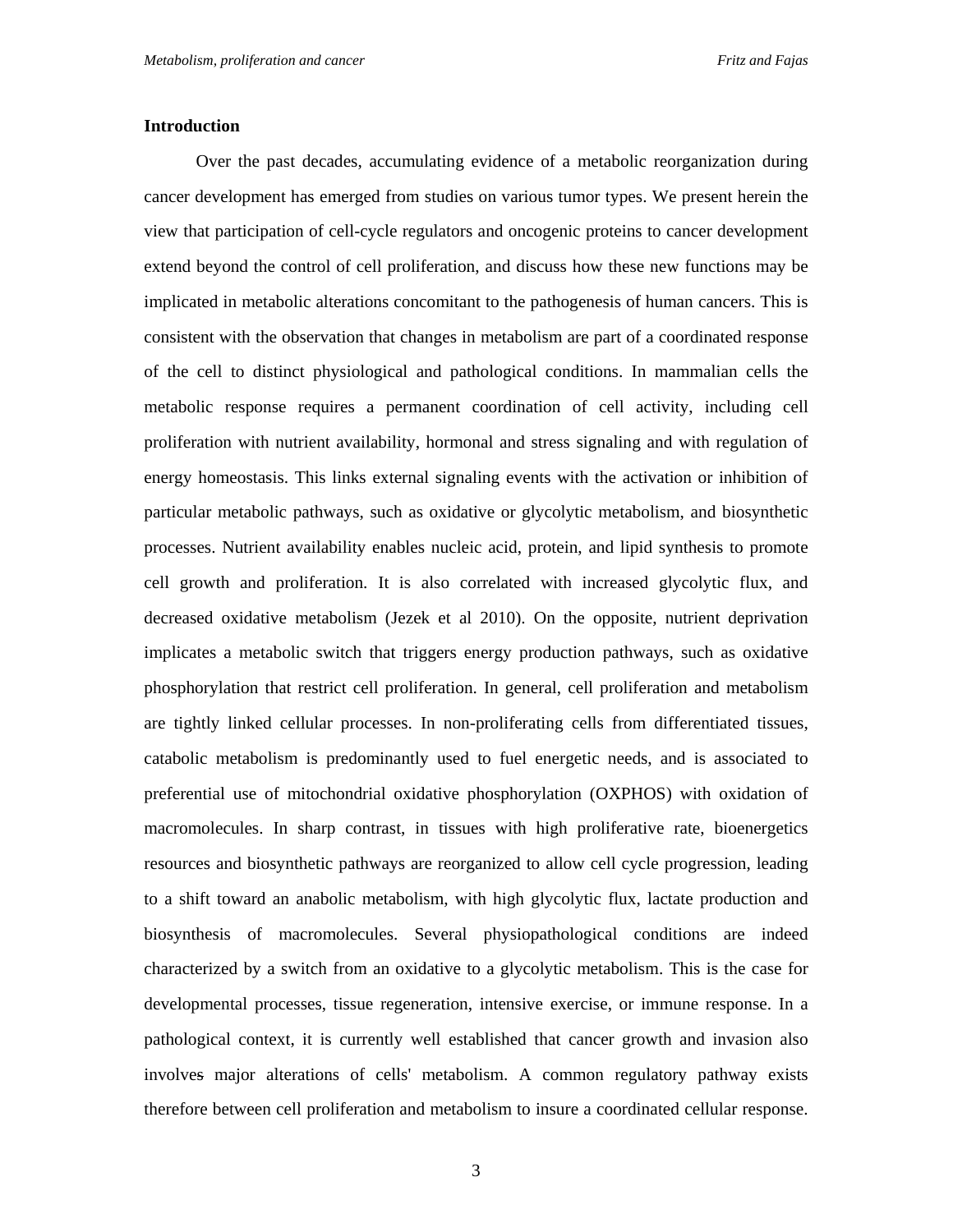This supports the hypothesis, which we develop in this review that the same factors that trigger proliferation, such as oncogenes or cell cycle regulators are indeed coordinators of the metabolic response of the cells to the external stimuli.

#### **Metabolic changes in cancer: the contribution of lipids metabolism**

One of the first identified biochemical hallmark of cancer cells were changes in metabolism. Early in the last century, Otto Warburg (1930) observed that tumor cells have a higher rate of glucose metabolism than their normal counterparts and preferentially use glycolysis instead of OXPHOS even under appropriate oxygen concentrations (Warburg 1930, Warburg 1956a, Warburg 1956b). Since this first observation, the « aerobic » glycolysis switch has been detected in many tumor types and cumulating studies on various proliferating cells have led to the evidence of a global metabolic reorganization concomitant to cancer progression. Most tumor cells are characterized by higher rates of glycolysis, lactate production, and macromolecules and lipids biosynthesis (Kroemer and Pouyssegur 2008, Vander Heiden et al 2009). During aerobic glycolysis, glucose is converted to pyruvate, and the final sub-product of this reaction is lactate, which is exported out of the cell, contributing to extracellular acidification. The preferential use of aerobic glycolysis offers several advantages to highly proliferating cells, concerning both bioenergetics and biosynthetic requirements. First, it allows for the use of the most abundant extracellular nutrient, which is glucose. Second, the flux of ATP can exceed that produced during OXPHOS. Third, it is likely that one of the critical roles of aerobic glycolysis in cancer cells is to provide essential metabolic intermediates for biosynthesis of macromolecules (lipids, proteins and nucleic acids) in order to support increased proliferation (Bauer et al 2005).

Increased de novo fatty acids (FA) synthesis, or lipogenesis, is considered as another major metabolic alteration of cancer cells (Medes et al 1953, Sabine et al 1967). Figure 1 summarizes the participation of lipids and carbohydrates metabolism in cancer development and progression. Although de novo FA synthesis is very active during embryogenesis, most adult normal cells and tissues, even those with high cellular turnover, preferentially use circulating FA for the synthesis of new structural lipids. In contrast, various tumors and their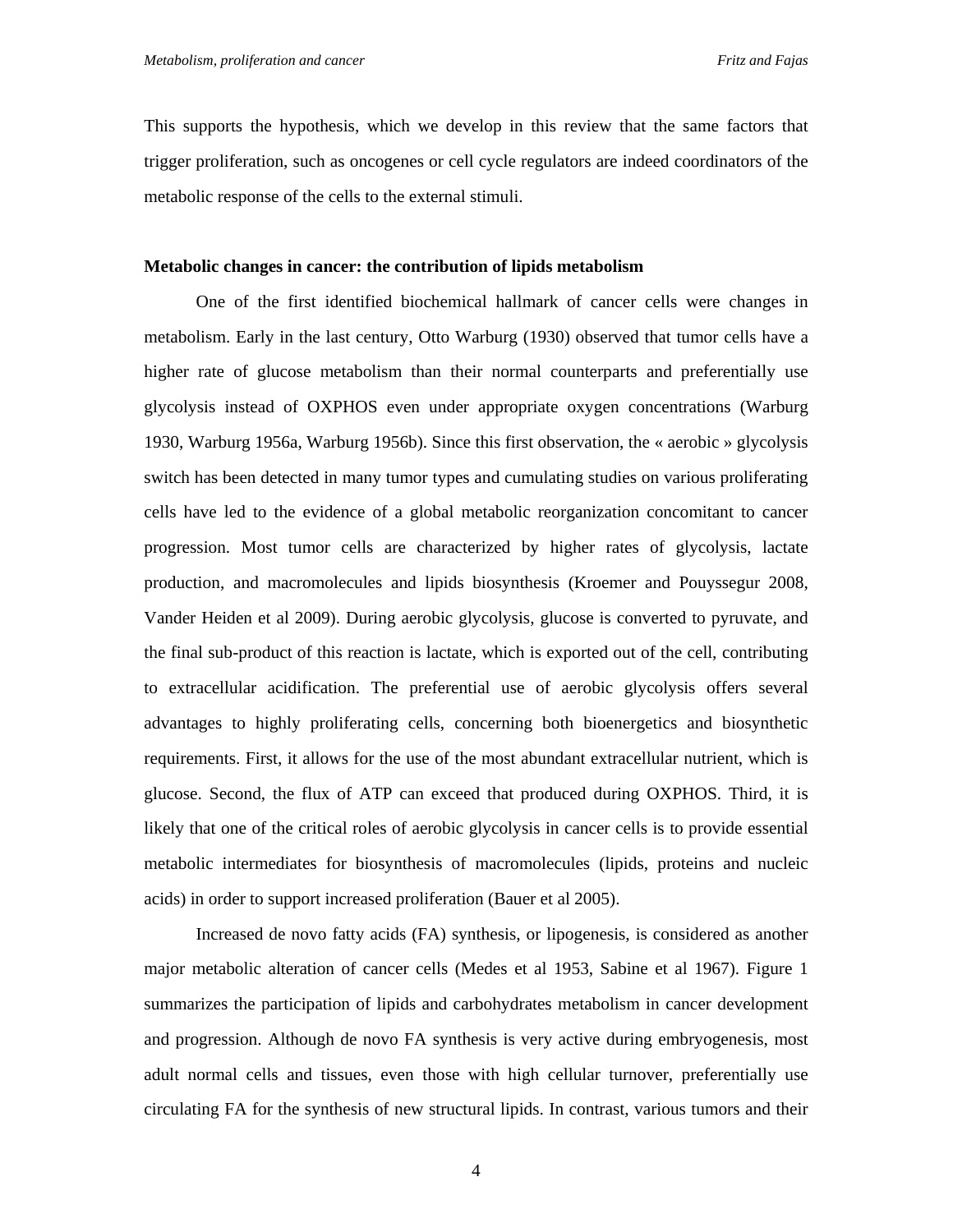precursor lesions, undergo exacerbated endogenous FA biosynthesis irrespective of the levels of extracellular lipids (Medes et al 1953). The increased lipogenesis in cancer is reflected in over expression and hyperactivity of lipogenic enzymes such as ATP citrate lyase (ACL), acetyl-CoA carboxylase (ACC), or the fatty acid synthase (FAS) (Kuhajda 2000). ACC carboxylates acetyl-CoA to form malonyl-CoA, which is further converted to long-chain FA by FAS. Interestingly, studies with chemical inhibitors have revealed that inhibition of FAS activity results in decreased proliferation and increased apoptosis of cancer cells (Kuhajda et al 1994, Kuhajda 2000). De novo FA biosynthesis is required for cancer cells to synthesize new membranes, which have a particular lipidic composition that facilitates the formation of lipid rafts for increased signaling of cell growth receptors. Some lipid synthesis intermediates, such as malonyl CoA participate in the transcriptional regulation of growth factor receptors (reviewed in (Menendez and Lupu 2007). Moreover, circulating lipids impact on cell cancer growth, migration, and invasion. This is the case for the lysophosphatidic acid (LPA), which signals through LPA receptors to stimulate cancer cell proliferation and survival (Bauer et al 2005). Enhanced lipogenesis in cancer cells has also been proposed to be required to balance the redox potential via the utilization of NADPH (Porstmann et al 2009). In addition, de novo FA synthesis in cancer cells facilitates the production of lipids that will regulate the activity of various oncogenes. Indeed, signaling lipids, such as phosphatidyl inositol, phosphatidyl serine, or phosphatidyl coline, are recognized to be important factors that activate and mediate proliferative and survival pathways, notably the PI3K/AKT, Ras, or Wnt pathways (Nadolski and Linder 2007). Finally, post-translational modification with lipid moieties is also a key process regulating transport and function of various cellular and secreted oncoproteins. Indeed, several studies have demonstrated that fatty acid synthesis facilitates the formation of particular fatty acids that modify the protein structure of a particular set of oncogenes, such as Ras, Src, or Wnt. This in turn facilitates the activation of their oncogenic pathways (Nadolski and Linder 2007, Xue et al 2004). These findings highlight the relevance of lipid synthesis in oncogenesis and fully support the investigation of lipid synthesis inhibitors as anti-cancer agents.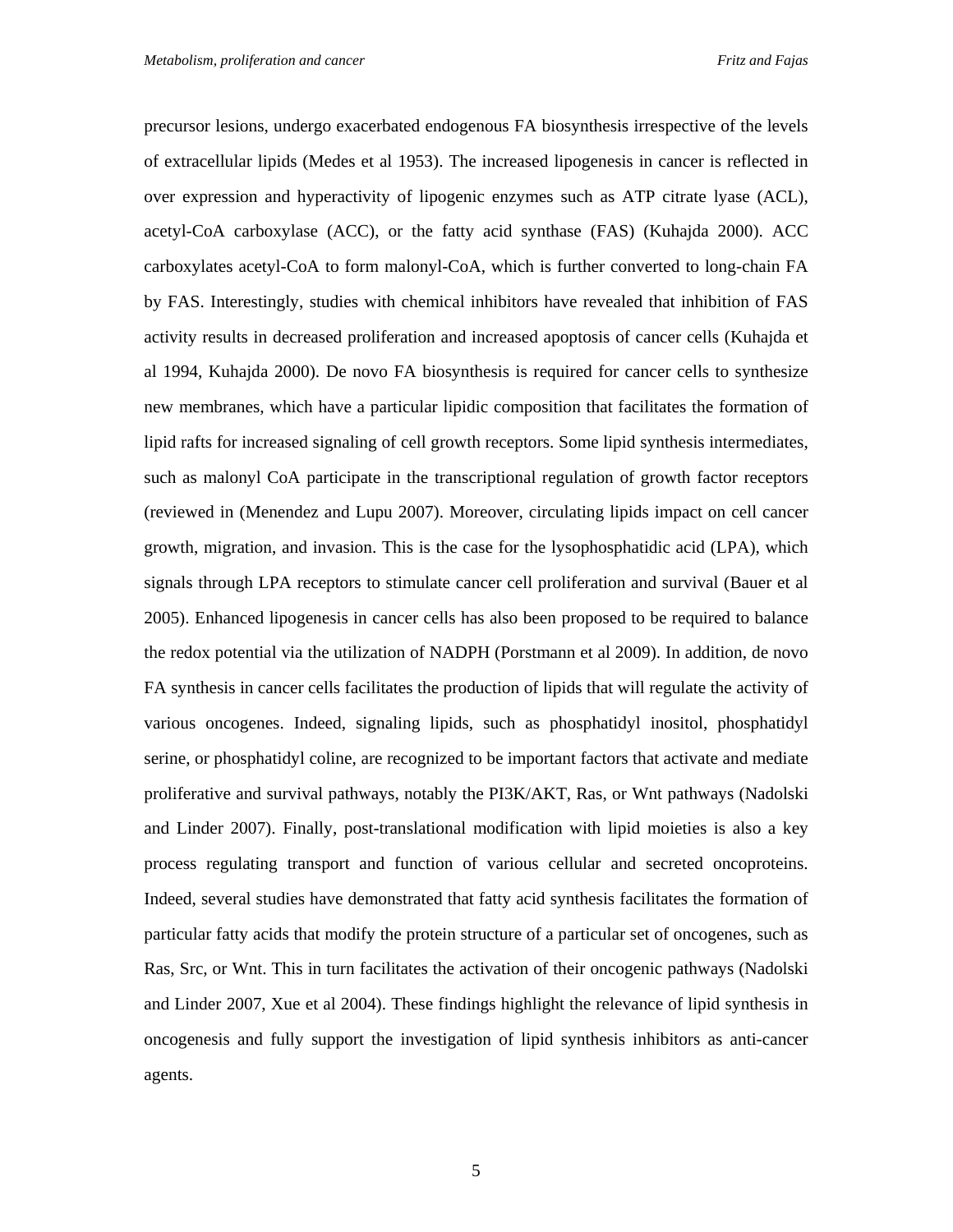## **Cell cycle, transcription factors, and oncogenes, as dual proliferation-metabolism regulators.**

Increasing evidence support the symmetrical effects of oncogenes and cell cycle regulators on metabolic pathways. Uncontrolled cell growth is an invariable characteristic of human cancer that implies well-documented genetic alterations of the cell cycle regulators, particular transcription factors and oncogenes. Importantly, beside their well-known role in controlling cell proliferation increasing evidence points to these factors as crucial regulators of cell metabolism. It is likely that oncogenic and proliferative factors not only control proliferation and spread of cancer cells, but also concomitantly trigger an adapted metabolic response of these cells. This is illustrated in figure 2, and will be discussed below.

#### *Cell cycle regulators*

Cell cycle progression is a tightly regulated process that support cell proliferation during normal growth and development. It involves the coordinated action of many regulatory proteins that comprises the retinoblastoma tumor suppressor family (pRB, p107, p130), the cyclin dependent kinases (cdks) and their regulatory partners the cyclins (cyc), as well as the family of the cdk inhibitors (CKI). Members of E2F transcription factors (E2F1-8) family play pivotal role in regulating survival and proliferation, by conferring cell-cycle specific expression to promoters containing E2F-binding sites, which concern many genes involved in cell-cycle progression (Helin 1998). Indeed, E2F activity is essential for transactivation of genes that regulate the onset of S phase, such as c-Myc and cyclin E, DNA replication and mitosis. When they do not function as free heterodimers with DP1 or DP2, E2Fs exist in repressive association with members of the pRB family that actively inhibit E2F transactivation through the recruitment of histones deacetylases (Brehm et al 1998, Magnaghi-Jaulin et al 1998) and lysine/Arginine methyl- transferases (Fabbrizio et al 2002). The subsequent phosphorylation of retinoblastoma proteins by the cyclins-cdks complexes releases E2F, allowing transcription of its target genes and cell cycle progression trough the G1/S phase (Dimova and Dyson 2005).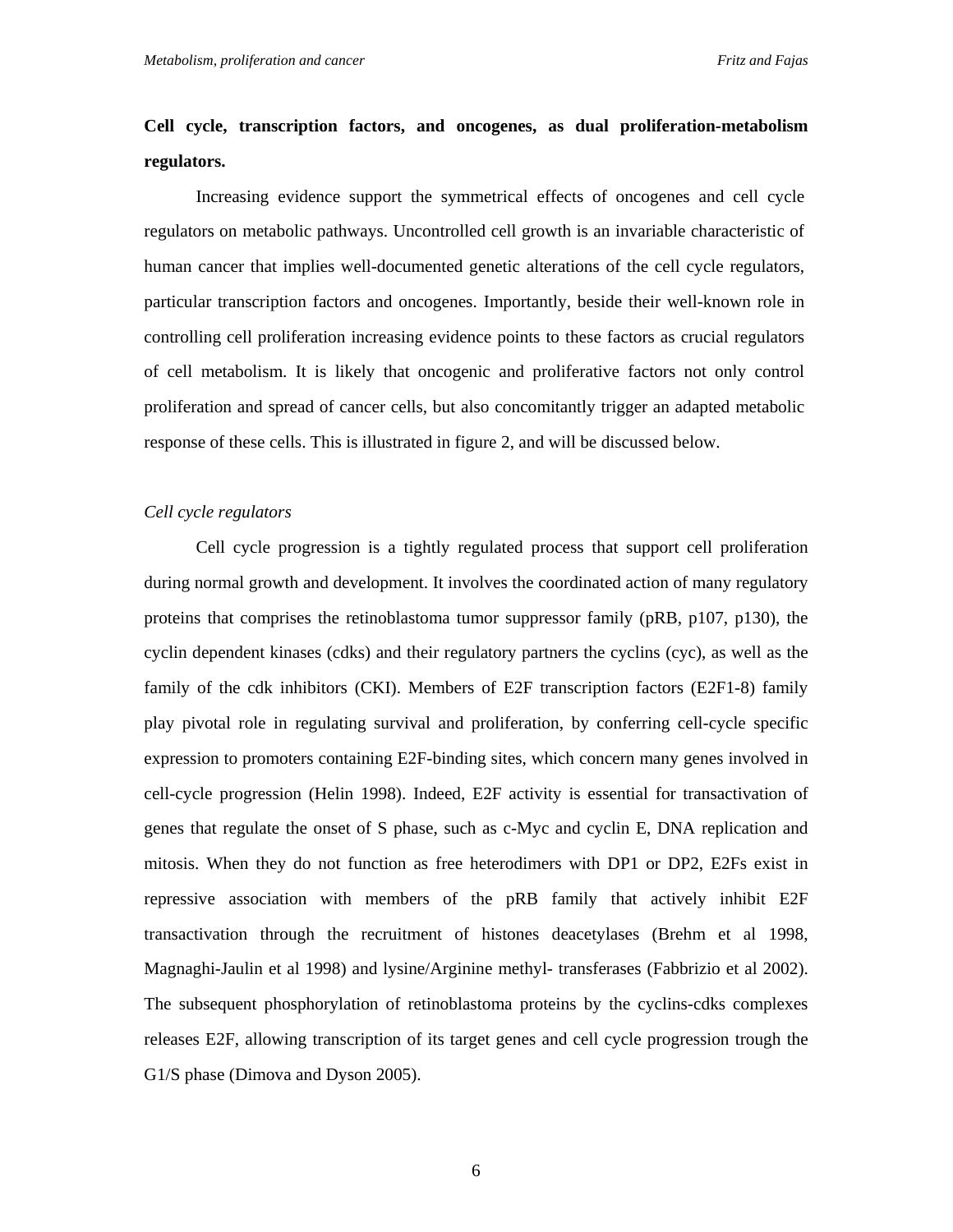E2F activity is commonly increased in numerous human cancers, including glioblastoma, lung, ovarian, breast, stomach and colon cancers (Chen et al 2009) and much evidence support an oncogenic role for E2F1-3. It is clear that the increased expression of E2Fs contributes to the uncontrolled proliferation of cancer cells, although a specific role of E2Fs in the deregulation of cancer cell metabolism cannot be ruled out. There is compelling evidence for an E2F-RB specific effect in metabolism. This includes a recent observation implicating RB in the control of oxidative metabolism in adipose tissue (Dali-Youcef et al 2007). In addition, we previously demonstrated that cell cycle regulators participate in lipids metabolism. We showed that E2Fs regulate adipogenesis through modulating the expression of the nuclear receptor PPARγ, which is a master regulator of adipogenesis (Fajas et al 2002b). Similarly, we have documented the adipogenic role of Cyclin D3 (Sarruf et al 2005), cdk4 (Abella et al 2005) and cdk9 (Iankova et al 2006) through their positive regulation of PPARγ activity. At the opposite, we found that  $PPARγ$  activity and adipocyte differentiation are repressed by RB through the recruitment of HDAC3 (Fajas et al 2002a).

Although no gross abnormalities were originally observed in E2F1-/- mice (Field et al 1996, Yamasaki et al 1996), a first evidence for a role of E2F1 in regulating glucose homeostasis came from the observation that *E2F1-/-* mice present impaired postnatal pancreatic growth and dysfunctional β-cells associated with defective insulin secretion and glucose intolerance (Fajas et al 2004). Furthermore, the observation that E2F1 was robustly expressed in non-proliferating β-cells suggested a role for E2F1 in pancreatic β-cells, independent to the control of proliferation. This hypothesis was demonstrated showing that the CDK4-pRB-E2F1 pathway mediates the transcriptional response to glucose regulating the expression of genes such as *Kir6.2*, a key component of the K<sub>ATP</sub> channel involved in the regulation of glucose-induced insulin secretion (Annicotte et al 2009). This role of E2F1 seems to be specific of this E2F-family member, since no major metabolic phenotype has been observed in other E2F-/- mice. E2F2 could however partially compensate E2F1 deficiency. Indeed E2F1-2-/- mice are diabetic, but contribution of E2F2 is likely related to its role in bone marrow-derived cells (Iglesias et al 2004, Li et al 2003). Recent data suggest, in addition, that E2F1 is involved in the control of several other metabolic processes. In a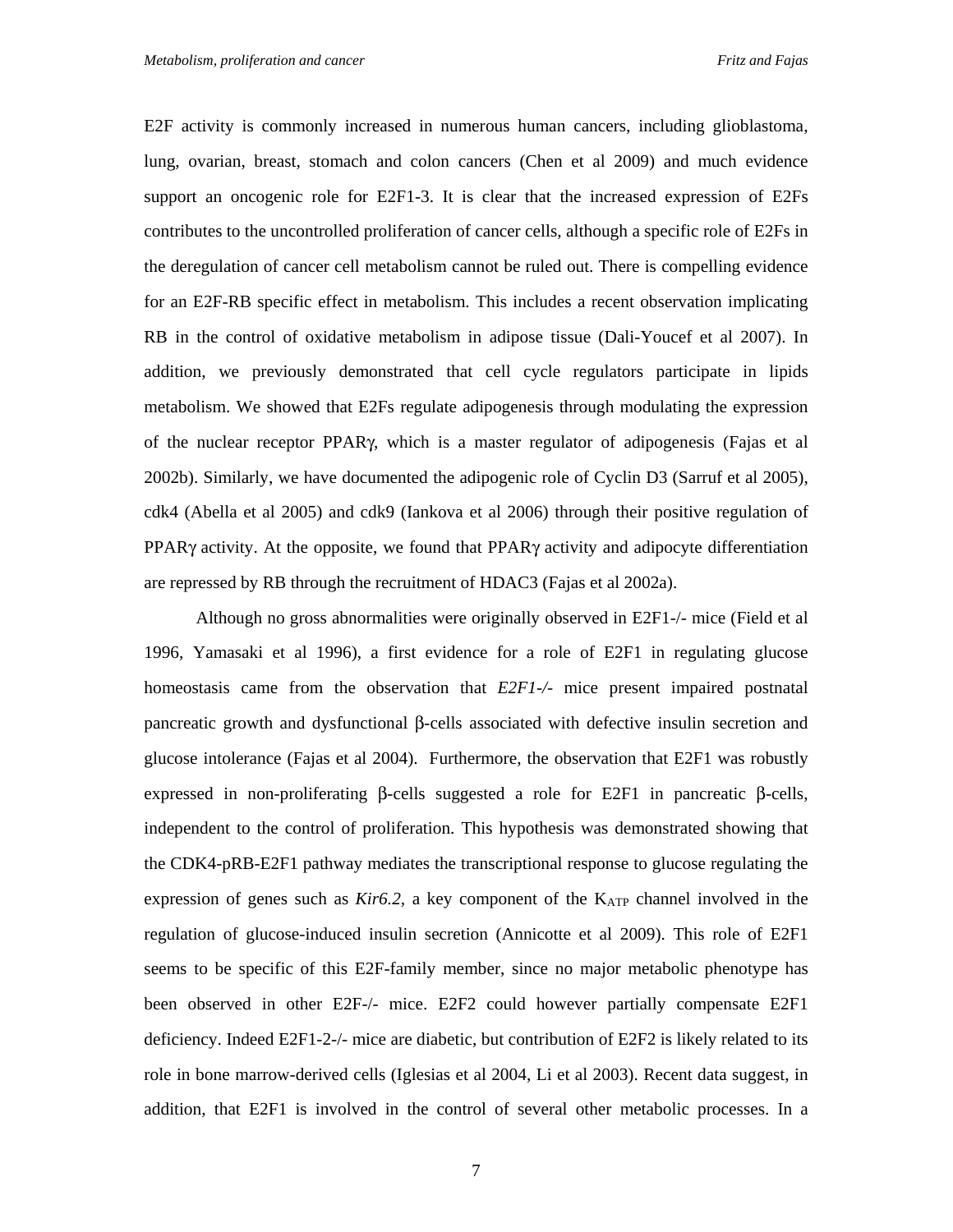genome-wide studies approach, a cohort of genes that are involved in mitochondrial function were identified among E2F targets, indicating a potential role for E2Fs in linking the metabolic state of the cell to cell cycle status (Cam et al 2004). E2F1 transcriptional activation of the pyruvate dehydrogenase kinase 4 (*PDK4)* gene, a key nutrient sensor that is constitutively highly expressed in diabetes, was also demonstrated to regulate glucose homeostasis in muscle through inhibition of glucose oxidation (Hsieh et al 2008). More recently, we also evidenced that E2F1 is a negative regulator of oxidative metabolism in skeletal muscle through the repression of PGC-1  $\alpha$  (unpublished results), suggesting that E2F1 may participate in the metabolic switch from OXPHOS to aerobic glycolysis in proliferative cells. Taken together these results support a dual role for the E2F pathway in the control of both cell proliferation and the metabolic response (Figure 3).

#### *Sp family of transcription factors*

Members of the Sp/KLF family of transcription factors Sp1, Sp3 and Sp4, which are over expressed in a variety of cancers are known to regulate cell proliferation by modulating the expression of genes containing GC-rich Sp1 binding sites, including but not limited to several cell cycle regulatory proteins (Black et al 2001)*.* Interestingly, Sp1 sites were also found in the promoters of lipogenic enzymes, such as ACL, ACC and FAS (Daniel and Kim 1996, Moon et al 1999, Xiong et al 2000) and it was previously showed that both Sp1 and Sp3 can activate ACL in response to glucose in hepatoma cells (Moon et al 1999). In a recent report, the role of Sp in coordinating proliferation and lipogenesis in the context of cancer was investigated. In this work, the authors demonstrated that Sp1 regulates both proliferation and FAS expression in human MCF-7 breast, HCT116 colon and LNCaP prostate -cancer cells (Lu and Archer 2009). Stimulation of proliferation by Sp1 is mediated by the regulation of specific cell cycle proteins, such as CDC25A. This dual regulation of metabolic and proliferative genes by a single transcription factor supports the hypothesis that common regulatory pathways exist between proliferative and metabolic factors.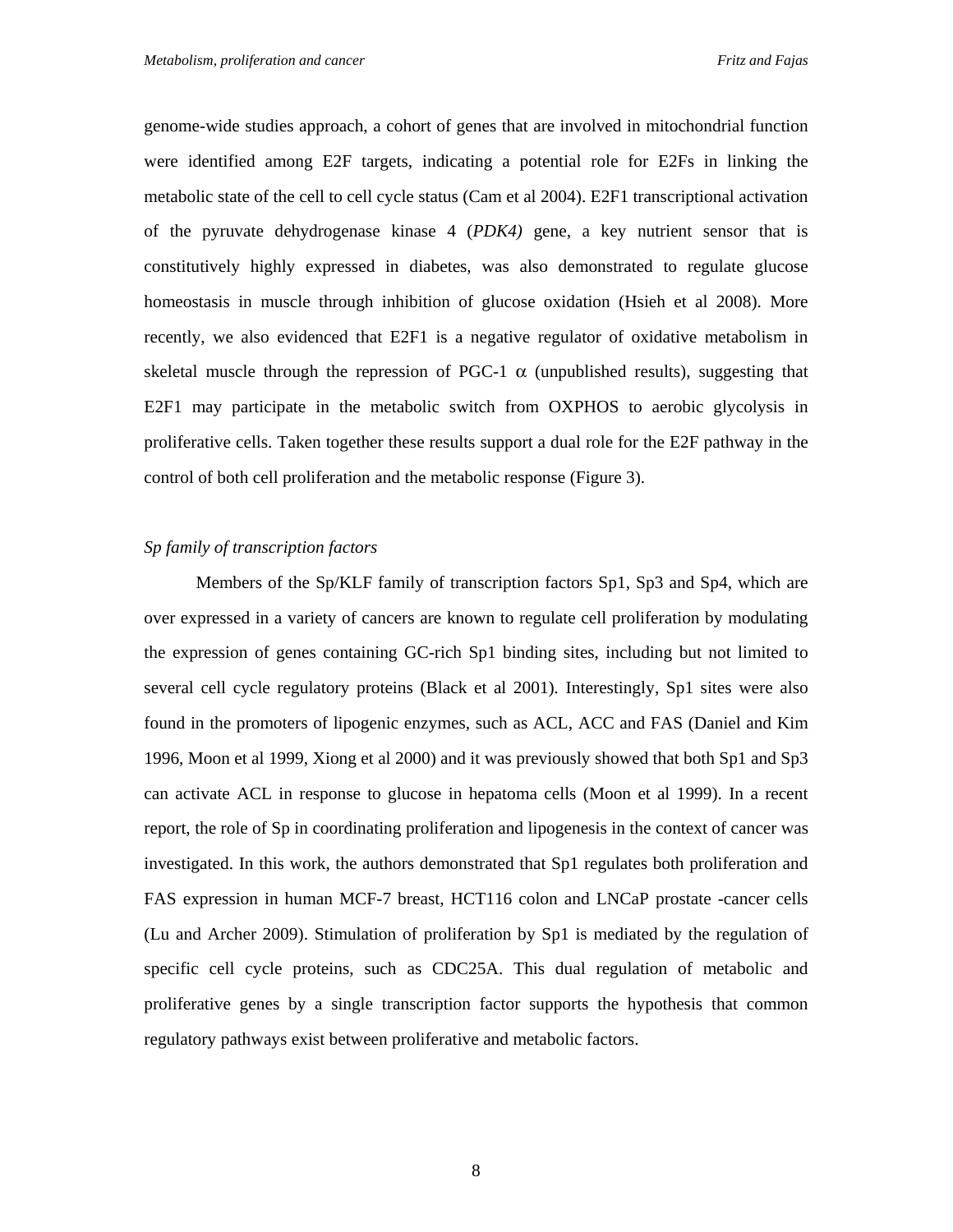#### *ChREBP*

One of the important advantages of aerobic glycolysis common regulatory pathways relies on the possibility to redirect glucose carbon flux into anabolic pathways such as de novo lipogenesis and nucleotide biosynthesis. Sensing increased glucose input is therefore of utmost importance for cancer cells to trigger an adequate transcriptional response. This relies, at least partially on the carbohydrate responsive element binding protein (ChREBP), which is a glucose-responsive transcription factor. The critical role of ChREBP in mediating glucosedependent induction of glycolytic and lipogenic genes has been extensively explored in nonproliferating hepatocytes (Denechaud et al 2008, Dentin et al 2004, Yamashita et al 2001). More recently, a role for ChREBP in proliferating cells has been described, showing its contribution in cancer cell proliferation and tumorigenesis through attenuation of p53 activity (Tong et al 2009). One important finding in this study is the demonstration that ChREBP suppression in HCT116 colorectal and HepG2 hepatic human cancer cell lines resulted in decreased glycolysis, associated with diminished de novo lipogenesis and nucleotide biosynthesis, although mitochondrial respiration was increased. These data strongly suggest the participation of ChREBP in the metabolic switch from OXPHOS to aerobic glycolysis in cancer cells, a hypothesis that will require further investigation.

#### *The oncogenic pathways: from Akt to c-Myc and Ras*

The serine threonine kinase Akt (or PKB) is a paradigm of the dual and integrative regulation of metabolism and proliferation. Possibly, is the most versatile factor that controls the metabolic response to both metabolic and oncogenic stimuli, such as insulin and Ras signaling respectively. The function of Akt in metabolism covers from glucose homeostasis to protein and fatty acid synthesis. It is also a component of the growth factor signaling transduction cascade regulating a wide range of cellular functions including growth, survival and proliferation (reviewed in (Manning and Cantley 2007)). Since Akt is known to be a major mediator of glucose uptake and utilization it is thereby not surprising that Akt activity is correlated with high glycolytic rates in cancer cells (Elstrom et al 2004). Several studies have brought important clues to understand the participation of Akt in the glycolytic cancer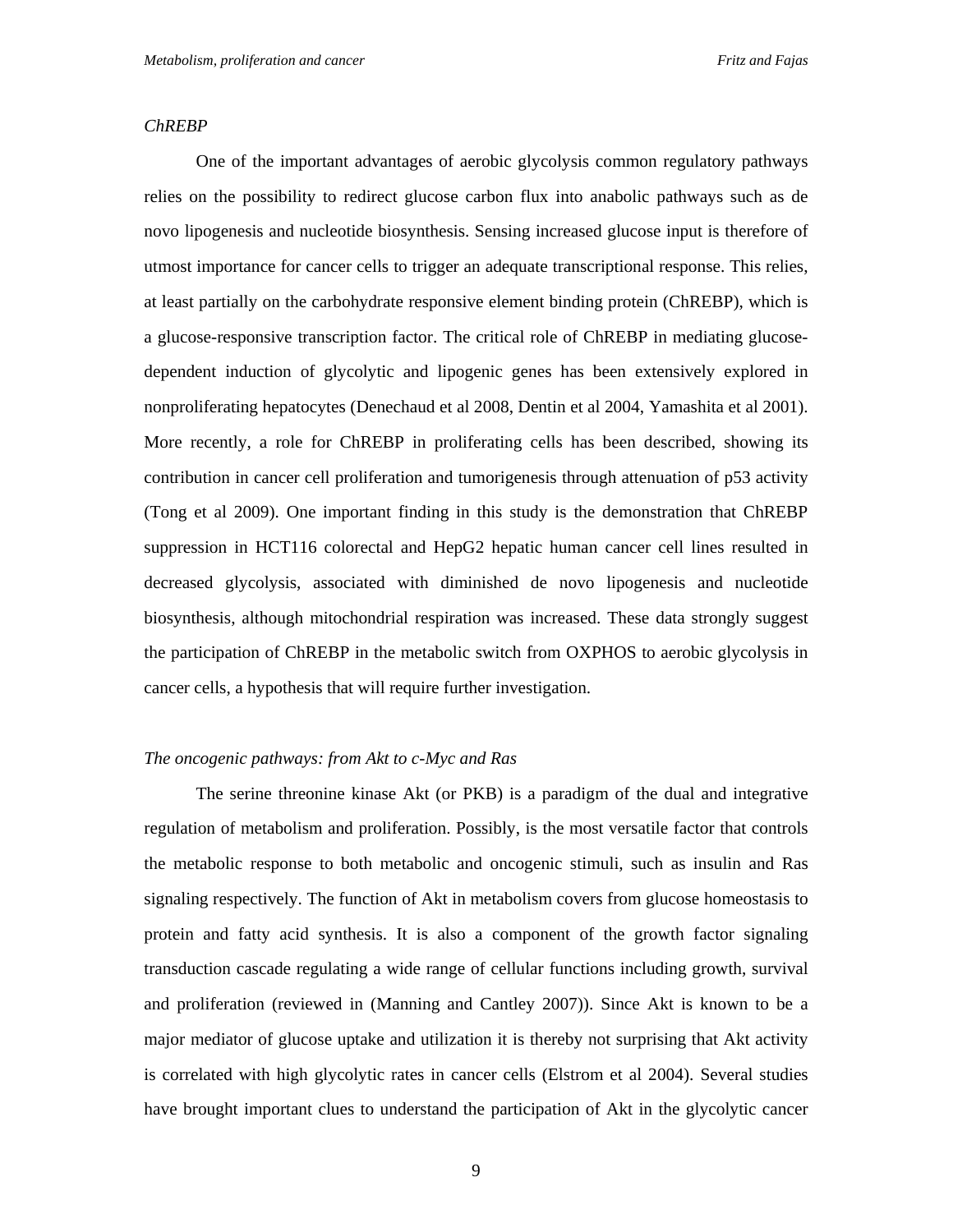phenotype. Indeed, growth factor-induced Akt activation was shown to result in increased expression and membrane distribution of the GLUT1 glucose transporter (Barthel et al 1999, Wieman et al 2007, Wofford et al 2008), association of hexokinase I and II to the mitochondria (Gottlob et al 2001, Majewski et al 2004, Robey and Hay 2006), and stimulation of phospho-fructokinase activity, thereby increasing glycolysis. In addition to its welldocumented function in regulating glucose homeostasis, and cell proliferation there is also growing evidence that Akt plays important role in activating de novo FA synthesis. Activation of Akt was shown to induce gene expression of numerous enzymes involved either in cholesterol or fatty acid biosynthesis, including but not limited to the HMG-CoA synthase, HMG-CoA reductase, ACL, FAS, and stearoyl-CoA desaturase (SCD) (Porstmann et al 2005). Transcription of these enzymes in regard to Akt pathway has been shown to require the activity of the sterol regulatory element-binding protein (SREBP) family of transcription factors, which synthesis and nuclear accumulation are also induced by activated Akt (Porstmann et al 2005). Of particular importance is the observation that Akt also directly phosphorylates and activates the ATP-citrate lyase (ACL) (Bauer et al 2005, Berwick et al 2002, Buzzai et al 2005), which is a key enzyme integrating glucose and lipid metabolism. Akt participates therefore in the first committed step in channeling glucose-derived metabolites towards a lipid biosynthetic fate.

Myc or Ras oncogenes can be also considered as coordinators of the proliferative and metabolic response of transformed cells (DeBerardinis et al 2008). Altered expression or mutations in the Myc or Ras oncogenes respectively, have been associated to the genesis of most common human cancers. Apart from its role in the regulation of cell proliferation and cell cycle, there is compelling evidence that c-Myc and Ras also participate to the control of cancer cell metabolism. Since the discovery that c-Myc regulates the lactate dehydrogenase A (LDH-A) (Lewis et al 2000, Shim et al 1997), which converts pyruvate to lactate and contributes to the Warburg effect, c-Myc has been found to directly regulate many enzymes from the glycolytic pathway, therefore promoting glucose uptake and utilization (Kim et al 2004, Kim et al 2007, Osthus et al 2000). Furthermore, many studies have evidenced that c-Myc also plays a pivotal role in regulating mitochondrial biogenesis and function. This was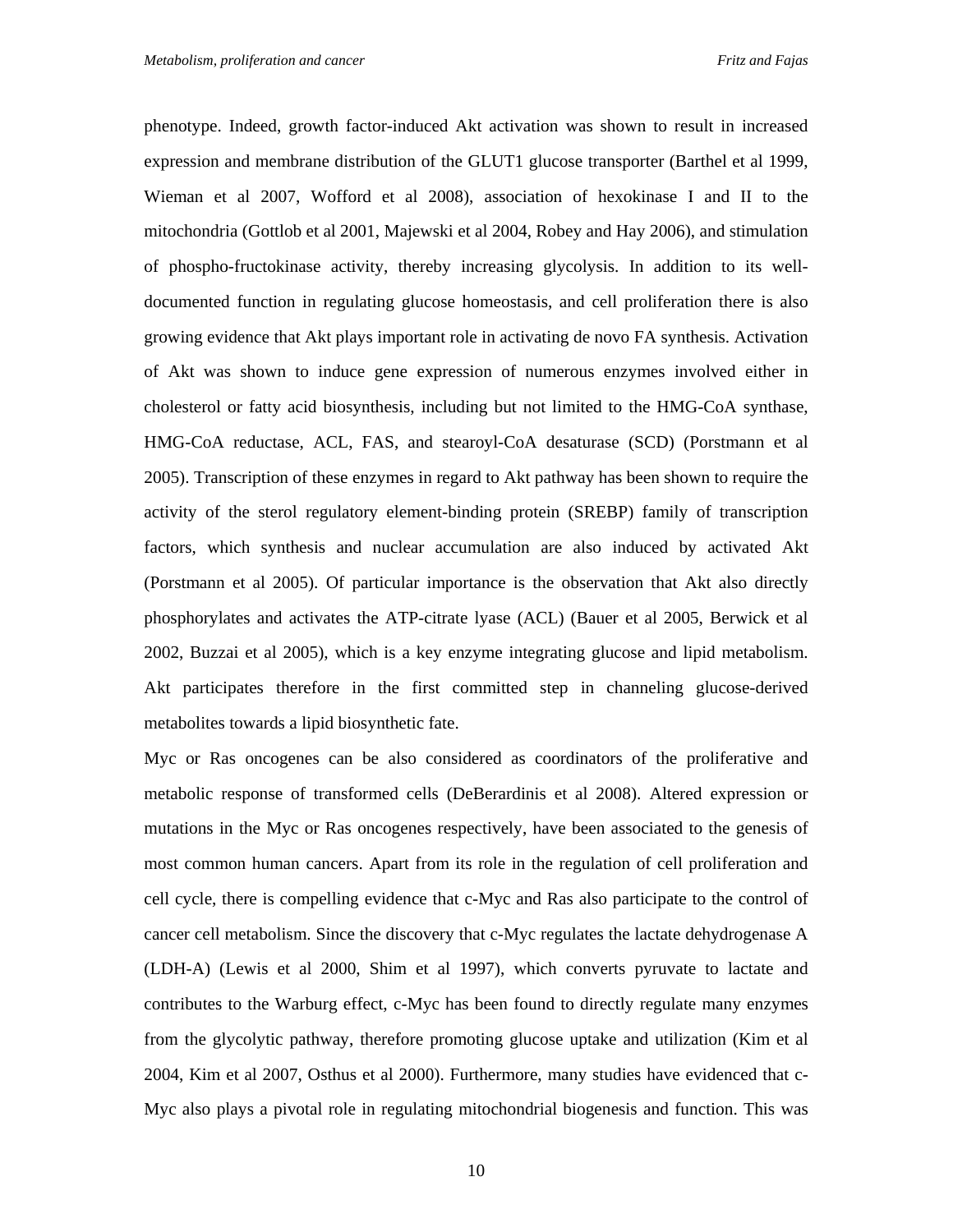supported by the observations that many genes involved in mitochondrial biogenesis and function are over-expressed among c-Myc direct transcriptional targets (Kim et al 2008, Li et al 2005, Morrish et al 2008). Since one important issue discussed in this review is the participation of cell cycle regulators in the metabolic control of cancer cells it is worth mentioning the link between Myc and E2F1 pathway. Both c-Myc and E2F1 are important regulators of cell cycle, and it has been suggested that c-Myc metabolic gene targets are regulated in a cell cycle dependent way. Indeed, after induction of energy metabolism and ribosomal biogenesis-related genes during the G1 phase, c-Myc induces E2F1 expression as cells entry into the S-phase, that together with c-Myc activate genes involved in nucleotide biosynthesis and DNA replication (Liu et al 2008). There is no need to discuss the importance of Ras oncogenes in the control of cell proliferation and tumor development (Drosten et al 2010). Interestingly, Ras-mediated cell transformation is coupled to profound changes in metabolism, including enhanced glucose uptake and glycolysis, mitochondrial dysfunction, and increased lactic acid production. This is the result of increased expression of several genes of the aerobic glycolytic pathway and lactate dehydrogenase (Chiaradonna et al 2006, Mazurek et al 2001, Ramanathan et al 2005). Similar to other oncogenes, Ras also participates in the control of de novo lipid synthesis, mainly through regulation of the activity of the transcription factor SREBP mediated by the MAPK pathway (Menendez et al 2005, Yang et al 2002). Most interestingly, recent data from our lab show that Ras transformation is abrogated when lipid synthesis pathways are inhibited (unpublished results). Taken together, the available literature suggests that oncogenes are at the origin of the metabolic transformations observed during cell transformation. These metabolic changes contribute to sustained proliferation of cancer cells, creating a positive feed-back loop. This is supported by the observation that changes in metabolism are also required to sustain the activation of oncogenes. Notably, oncogene-induced fatty acid synthesis, such as described above facilitates the formation of a subset of fatty acids, such as palmitate and palmitoleate, which impact on the traffic and cellular localization of several oncogenes, such as Ras, facilitating their anchorage to membranes required for the activation of their oncogenic pathways (Nadolski and Linder 2007). From these findings we can argue that inhibition of key enzymes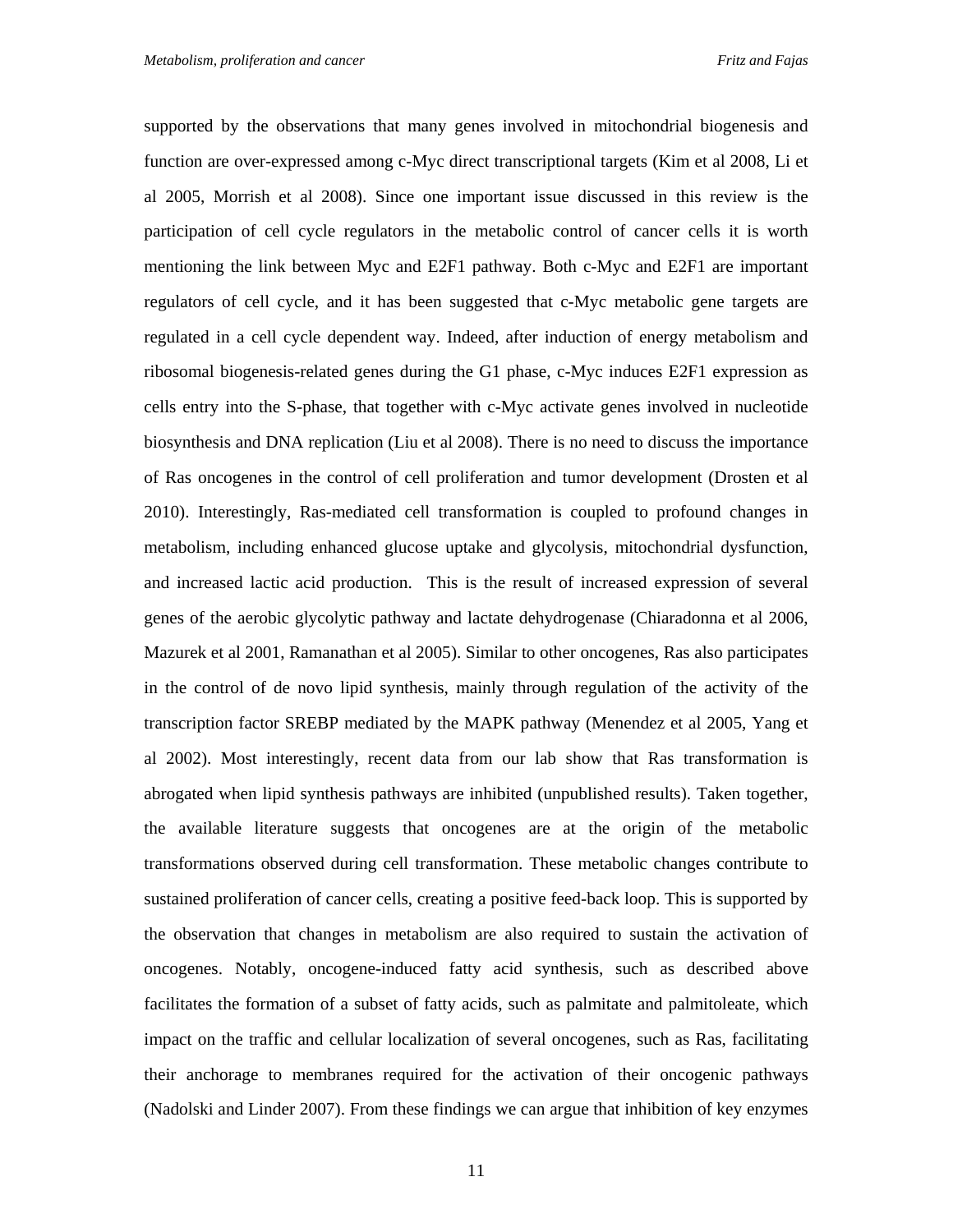involved in lipid synthesis will abrogate activation of oncogenic signaling, and therefore will result in tumor growth arrest. This has been shown for ACL (Bauer et al 2005), FAS (Kuhajda et al 1994, Kuhajda 2000), or SCD1 (Scaglia and Igal 2008) inhibition.

#### *The counteracting tumor suppressor pathway*

It is not surprising that tumor suppressors not only have opposite effects than oncogenes on the control of cell proliferation and cell cycle, but they also directly participate in the reversal of the glycolytic phenotype of the cells. Several examples are illustrative of this striking observation. The tumor suppressor p53, in addition to its well-known function in the control of cell cycle and apoptosis have an important role in the control of glycolytic and oxidative metabolism. It was shown that p53 participates in mitochondrial biogenesis and function, oxygen consumption, and decrease in glycolysis (Matoba et al 2006). These effects were mediated, at least in part through direct transcriptional regulation of the synthesis of cytochrome c oxidase 2, and apoptosis-inducing factor, which are essential genes in the control of mitochondrial function (Matoba et al 2006). Furthermore, opposite to oncogenes, such as Ras or Akt, p53 represses the expression of glucose transporters GLUT-1 and GLUT-4, thereby inhibiting glycolysis (Schwartzenberg-Bar-Yoseph et al 2004). In addition, p53 also senses the metabolic stress of the cell. Interestingly, under hypoxia or nutrient depletion, which are conditions characteristic of cancer cell environment, p53 appears to inhibit autophagy, which is required, under these conditions, to facilitate cancer cell growth (Tasdemir et al 2008). PTEN is another major tumor suppressor. Most of its effects are mediated through inactivation of the PI3K/Akt pathway. It is indeed a phosphatase of phosphatidyl inositol tri-phosphate (PIP3), which is a major effector of Akt. Loss of function or mutations in PTEN is not only related to cancer development, but also exhibits dramatic consequences for metabolism homeostasis. For instance, *Pten*-deleted muscle, liver or fat tissue exhibits increased glucose sensitivity indicating that PTEN modulates glucose uptake and utilization in the cells (Li et al 1997, Stiles et al 2004, Wijesekara et al 2005). This is of particular relevance in cancer cells, which are fully dependent on increased glycolytic flux. PTEN is also a negative regulator of the insulin pathway, and therefore has negative effects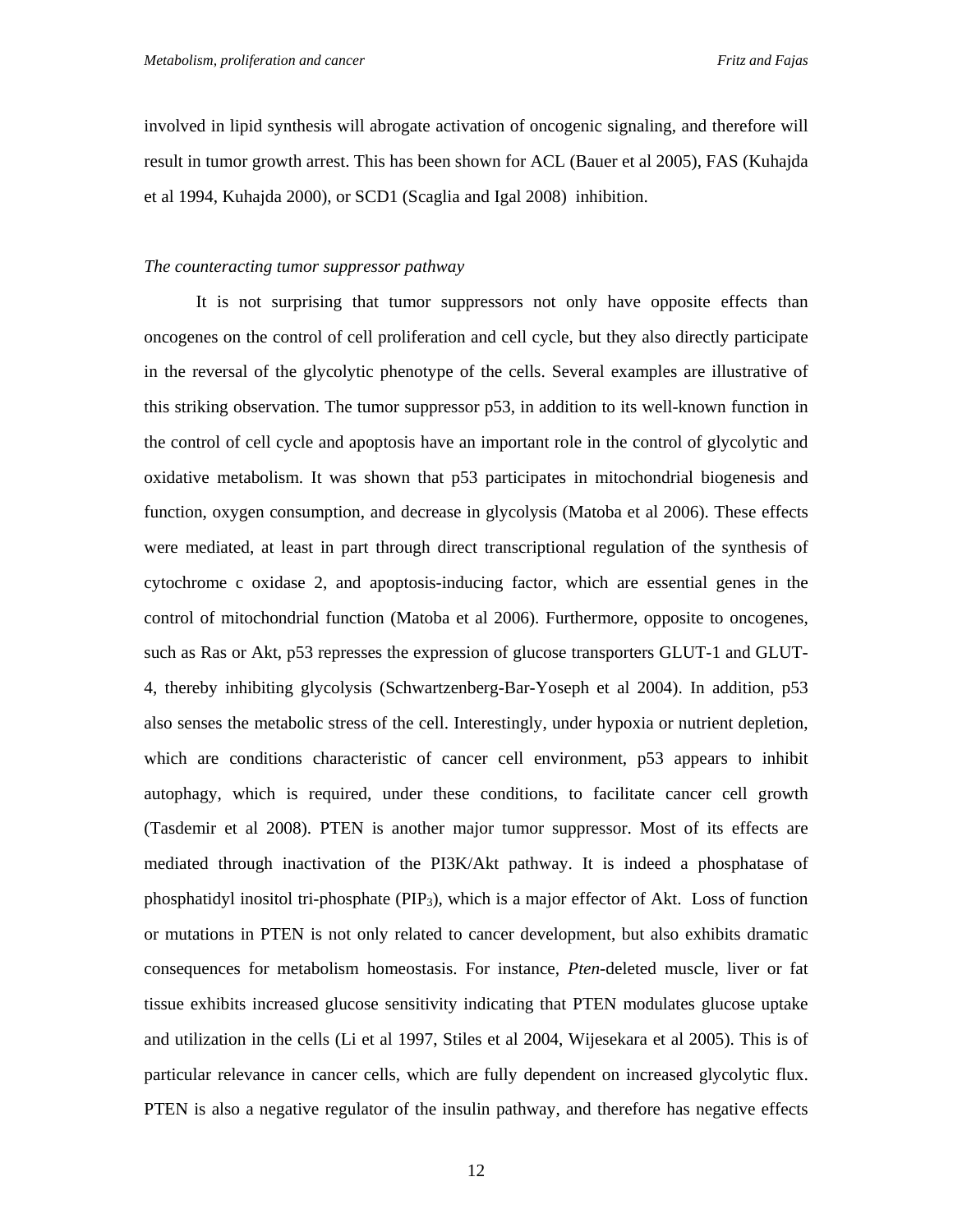on lipogenesis, another hallmark of cancer cells. Paradoxically pRB is, in contrast to the other tumor suppressors, a major modulator of oxidative metabolism. RB specific deletion in adipose tissue results in increased mitochondrial activity and reversal from anabolic white adipose tissue to catabolic oxidative brown adipose tissue (Dali-Youcef et al 2007). In this particular situation RB would facilitate a cancer-type metabolism. More studies are required, however, to better understand the role of pRB in the metabolic control in cancer cells.

#### **Concluding remarks**

It is well established that the process of cancer development and growth involves major alterations of cells' metabolism. In addition to triggering signaling cascades involved in proliferation and survival, oncogenes such as Ras, c-Myc or Akt, and most importantly cell cycle regulators such as the cdk4-E2F1 axis, also trigger concomitant metabolic changes. The majority of oncoproteins have been shown to stimulate aerobic glycolysis in transformed cells, including Akt, c-Myc, Ras and Src. Moreover, there is compelling evidence that in addition to trigger proliferation, oncogenes require the modification of metabolism, notably the increase in de novo FA synthesis in order to transform the cell. This modification in lipid synthesis results, in addition to other effects, in the activation of oncoproteins through protein lipidation. This creates a positive feed-back loop that contributes to sustained cancer cell growth and proliferation.

Most efforts have been directed towards the inhibition of the proliferative and invasive effects of oncogenes in cancer cells, whereas little attention has been paid to the metabolic changes in these cells. Further identification of the particular metabolic pathways regulated by oncogenic factors will certainly contribute to broaden the therapeutic options for cancer treatment.

#### **Acknowledgements**

Members of the Fajas' lab are acknowledged for support and discussions. This work was supported by grants from Agence Nationale pour la Recherche (ANR physio), Association pour la Recherche contre le Cancer, Institut National du Cancer (INCA), and Fondation pour la Recherche Médicale. VF is supported by a grant of the INCA.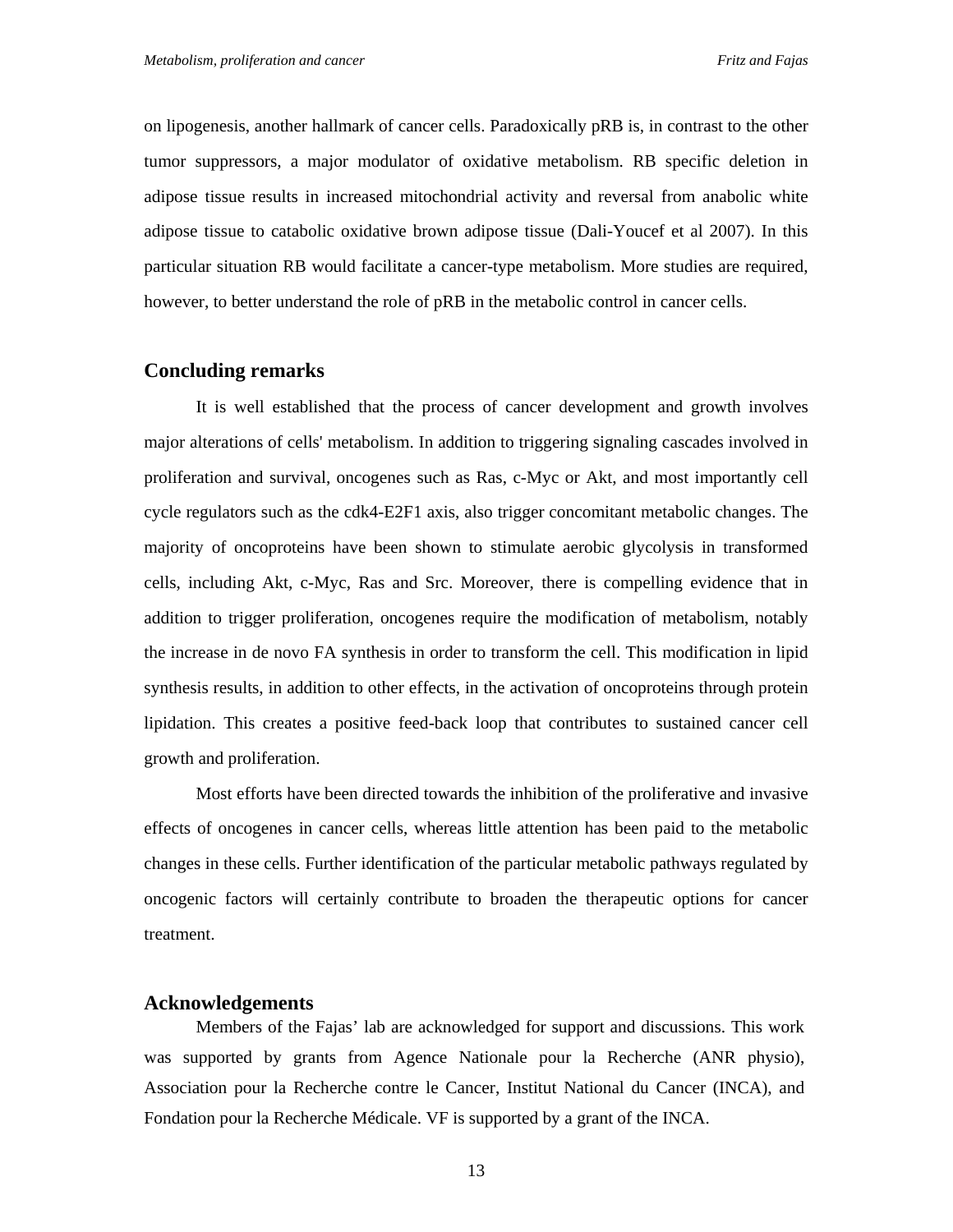### **References**

Abella A, Dubus P, Malumbres M, Rane SG, Kiyokawa H, Sicard A *et al* (2005). Cdk4 promotes adipogenesis through PPARgamma activation. *Cell Metab* **2:** 239-249.

Annicotte JS, Blanchet E, Chavey C, Iankova I, Costes S, Assou S *et al* (2009). The CDK4 pRB-E2F1 pathway controls insulin secretion. *Nat Cell Biol* **11:** 1017-1023.

Barthel A, Okino ST, Liao J, Nakatani K, Li J, Whitlock JP, Jr. *et al* (1999). Regulation of GLUT1 gene transcription by the serine/threonine kinase Akt1. *J Biol Chem* **274:** 20281- 20286.

Bauer DE, Hatzivassiliou G, Zhao F, Andreadis C, Thompson CB (2005). ATP citrate lyase is an important component of cell growth and transformation. *Oncogene* **24:** 6314-6322.

Berwick DC, Hers I, Heesom KJ, Moule SK, Tavare JM (2002). The identification of ATPcitrate lyase as a protein kinase B (Akt) substrate in primary adipocytes. *J Biol Chem* **277:** 33895-33900.

Black AR, Black JD, Azizkhan-Clifford J (2001). Sp1 and kruppel-like factor family of transcription factors in cell growth regulation and cancer. *J Cell Physiol* **188:** 143-160.

Brehm A, Miska EA, McCance DJ, Reid JL, Bannister AJ, Kouzarides T (1998). Retinoblastoma protein recruits histone deacetylase to repress transcription. *Nature* **391:** 597- 601.

Buzzai M, Bauer DE, Jones RG, Deberardinis RJ, Hatzivassiliou G, Elstrom RL *et al* (2005). The glucose dependence of Akt-transformed cells can be reversed by pharmacologic activation of fatty acid beta-oxidation. *Oncogene* **24:** 4165-4173.

Cam H, Balciunaite E, Blais A, Spektor A, Scarpulla RC, Young R *et al* (2004). A common set of gene regulatory networks links metabolism and growth inhibition. *Mol Cell* **16:** 399- 411.

Chen HZ, Tsai SY, Leone G (2009). Emerging roles of E2Fs in cancer: an exit from cell cycle control. *Nat Rev Cancer* **9:** 785-797.

Chiaradonna F, Sacco E, Manzoni R, Giorgio M, Vanoni M, Alberghina L (2006). Rasdependent carbon metabolism and transformation in mouse fibroblasts. *Oncogene* **25:** 5391- 5404.

Dali-Youcef N, Mataki C, Coste A, Messaddeq N, Giroud S, Blanc S *et al* (2007). Adipose tissue-specific inactivation of the retinoblastoma protein protects against diabesity because of increased energy expenditure. *Proc Natl Acad Sci U S A* **104:** 10703-10708.

Daniel S, Kim KH (1996). Sp1 mediates glucose activation of the acetyl-CoA carboxylase promoter. *J Biol Chem* **271:** 1385-1392.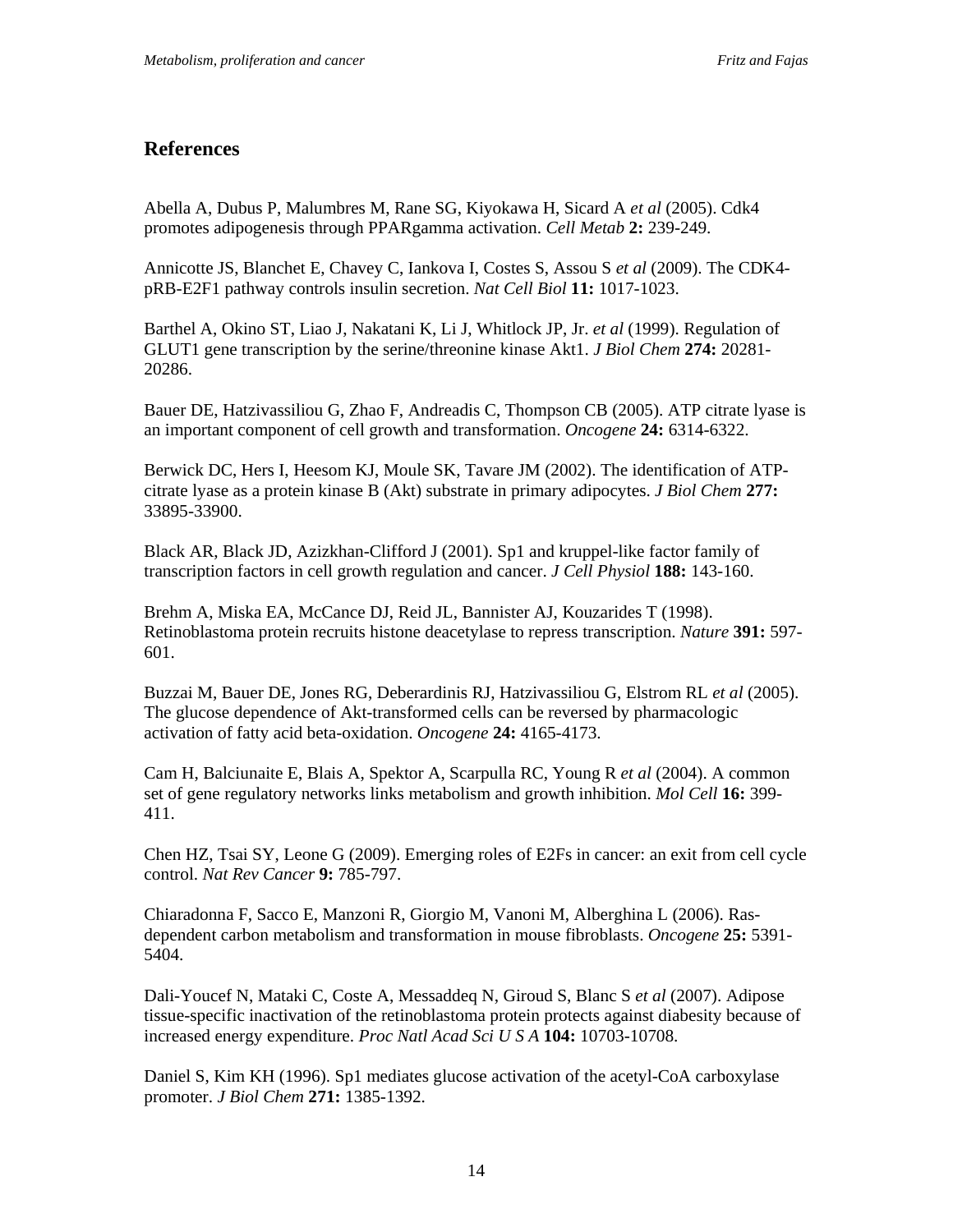DeBerardinis RJ, Lum JJ, Hatzivassiliou G, Thompson CB (2008). The biology of cancer: metabolic reprogramming fuels cell growth and proliferation. *Cell Metab* **7:** 11-20.

Denechaud PD, Dentin R, Girard J, Postic C (2008). Role of ChREBP in hepatic steatosis and insulin resistance. *FEBS Lett* **582:** 68-73.

Dentin R, Pegorier JP, Benhamed F, Foufelle F, Ferre P, Fauveau V *et al* (2004). Hepatic glucokinase is required for the synergistic action of ChREBP and SREBP-1c on glycolytic and lipogenic gene expression. *J Biol Chem* **279:** 20314-20326.

Dimova DK, Dyson NJ (2005). The E2F transcriptional network: old acquaintances with new faces. *Oncogene* **24:** 2810-2826.

Drosten M, Dhawahir A, Sum EY, Urosevic J, Lechuga CG, Esteban LM *et al* (2010). Genetic analysis of Ras signalling pathways in cell proliferation, migration and survival. *EMBO J*.

Elstrom RL, Bauer DE, Buzzai M, Karnauskas R, Harris MH, Plas DR *et al* (2004). Akt stimulates aerobic glycolysis in cancer cells. *Cancer Res* **64:** 3892-3899.

Fabbrizio E, El Messaoudi S, Polanowska J, Paul C, Cook JR, Lee JH *et al* (2002). Negative regulation of transcription by the type II arginine methyltransferase PRMT5. *EMBO Rep* **3:** 641-645.

Fajas L, Egler V, Reiter R, Hansen J, Kristiansen K, Debril MB *et al* (2002a). The retinoblastoma-histone deacetylase 3 complex inhibits PPARgamma and adipocyte differentiation. *Dev Cell* **3:** 903-910.

Fajas L, Landsberg RL, Huss-Garcia Y, Sardet C, Lees JA, Auwerx J (2002b). E2Fs regulate adipocyte differentiation. *Dev Cell* **3:** 39-49.

Fajas L, Annicotte JS, Miard S, Sarruf D, Watanabe M, Auwerx J (2004). Impaired pancreatic growth, beta cell mass, and beta cell function in E2F1 (-/- )mice. *J Clin Invest* **113:** 1288- 1295.

Field SJ, Tsai FY, Kuo F, Zubiaga AM, Kaelin WG, Jr., Livingston DM *et al* (1996). E2F-1 functions in mice to promote apoptosis and suppress proliferation. *Cell* **85:** 549-561.

Gottlob K, Majewski N, Kennedy S, Kandel E, Robey RB, Hay N (2001). Inhibition of early apoptotic events by Akt/PKB is dependent on the first committed step of glycolysis and mitochondrial hexokinase. *Genes Dev* **15:** 1406-1418.

Helin K (1998). Regulation of cell proliferation by the E2F transcription factors. *Curr Opin Genet Dev* **8:** 28-35.

Hsieh MC, Das D, Sambandam N, Zhang MQ, Nahle Z (2008). Regulation of the PDK4 isozyme by the Rb-E2F1 complex. *J Biol Chem* **283:** 27410-27417.

Iankova I, Petersen RK, Annicotte JS, Chavey C, Hansen JB, Kratchmarova I *et al* (2006). Peroxisome proliferator-activated receptor gamma recruits the positive transcription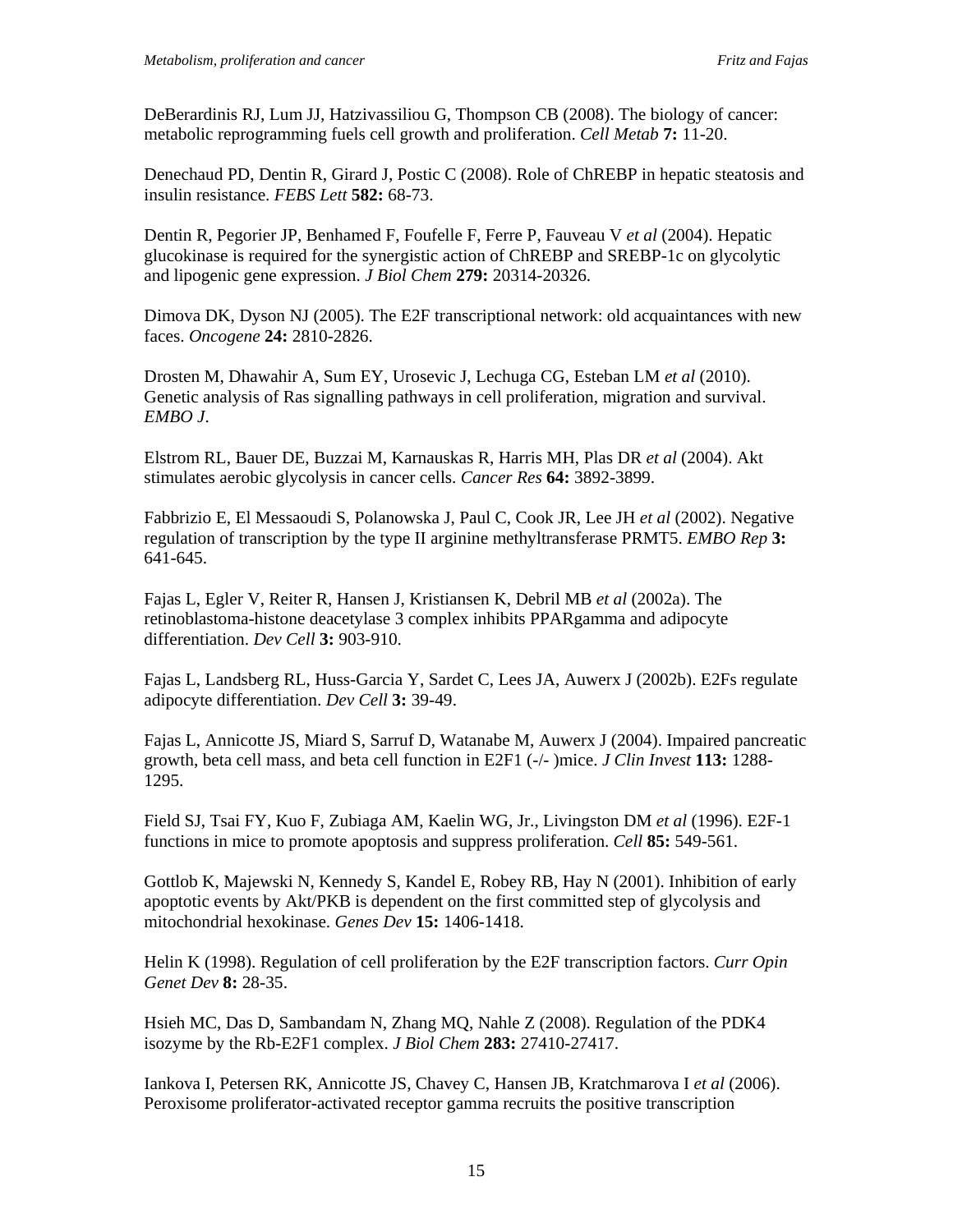elongation factor b complex to activate transcription and promote adipogenesis. *Mol Endocrinol* **20:** 1494-1505.

Iglesias A, Murga M, Laresgoiti U, Skoudy A, Bernales I, Fullaondo A *et al* (2004). Diabetes and exocrine pancreatic insufficiency in E2F1/E2F2 double-mutant mice. *J Clin Invest* **113:** 1398-1407.

Jezek P, Plecita-Hlavata L, Smolkova K, Rossignol R (2010). Distinctions and similarities of cell bioenergetics and the role of mitochondria in hypoxia, cancer, and embryonic development. *Int J Biochem Cell Biol* **42:** 604-622.

Kim J, Lee JH, Iyer VR (2008). Global identification of Myc target genes reveals its direct role in mitochondrial biogenesis and its E-box usage in vivo. *PLoS One* **3:** e1798.

Kim JW, Zeller KI, Wang Y, Jegga AG, Aronow BJ, O'Donnell KA *et al* (2004). Evaluation of myc E-box phylogenetic footprints in glycolytic genes by chromatin immunoprecipitation assays. *Mol Cell Biol* **24:** 5923-5936.

Kim JW, Gao P, Liu YC, Semenza GL, Dang CV (2007). Hypoxia-inducible factor 1 and dysregulated c-Myc cooperatively induce vascular endothelial growth factor and metabolic switches hexokinase 2 and pyruvate dehydrogenase kinase 1. *Mol Cell Biol* **27:** 7381-7393.

Kroemer G, Pouyssegur J (2008). Tumor cell metabolism: cancer's Achilles' heel. *Cancer Cell* **13:** 472-482.

Kuhajda FP, Jenner K, Wood FD, Hennigar RA, Jacobs LB, Dick JD *et al* (1994). Fatty acid synthesis: a potential selective target for antineoplastic therapy. *Proc Natl Acad Sci U S A* **91:** 6379-6383.

Kuhajda FP (2000). Fatty-acid synthase and human cancer: new perspectives on its role in tumor biology. *Nutrition* **16:** 202-208.

Lewis BC, Prescott JE, Campbell SE, Shim H, Orlowski RZ, Dang CV (2000). Tumor induction by the c-Myc target genes rcl and lactate dehydrogenase A. *Cancer Res* **60:** 6178- 6183.

Li F, Wang Y, Zeller KI, Potter JJ, Wonsey DR, O'Donnell KA *et al* (2005). Myc stimulates nuclearly encoded mitochondrial genes and mitochondrial biogenesis. *Mol Cell Biol* **25:** 6225-6234.

Li FX, Zhu JW, Tessem JS, Beilke J, Varella-Garcia M, Jensen J *et al* (2003). The development of diabetes in E2f1/E2f2 mutant mice reveals important roles for bone marrowderived cells in preventing islet cell loss. *Proc Natl Acad Sci U S A* **100:** 12935-12940.

Li J, Yen C, Liaw D, Podsypanina K, Bose S, Wang SI *et al* (1997). PTEN, a putative protein tyrosine phosphatase gene mutated in human brain, breast, and prostate cancer. *Science* **275:** 1943-1947.

Liu YC, Li F, Handler J, Huang CR, Xiang Y, Neretti N *et al* (2008). Global regulation of nucleotide biosynthetic genes by c-Myc. *PLoS One* **3:** e2722.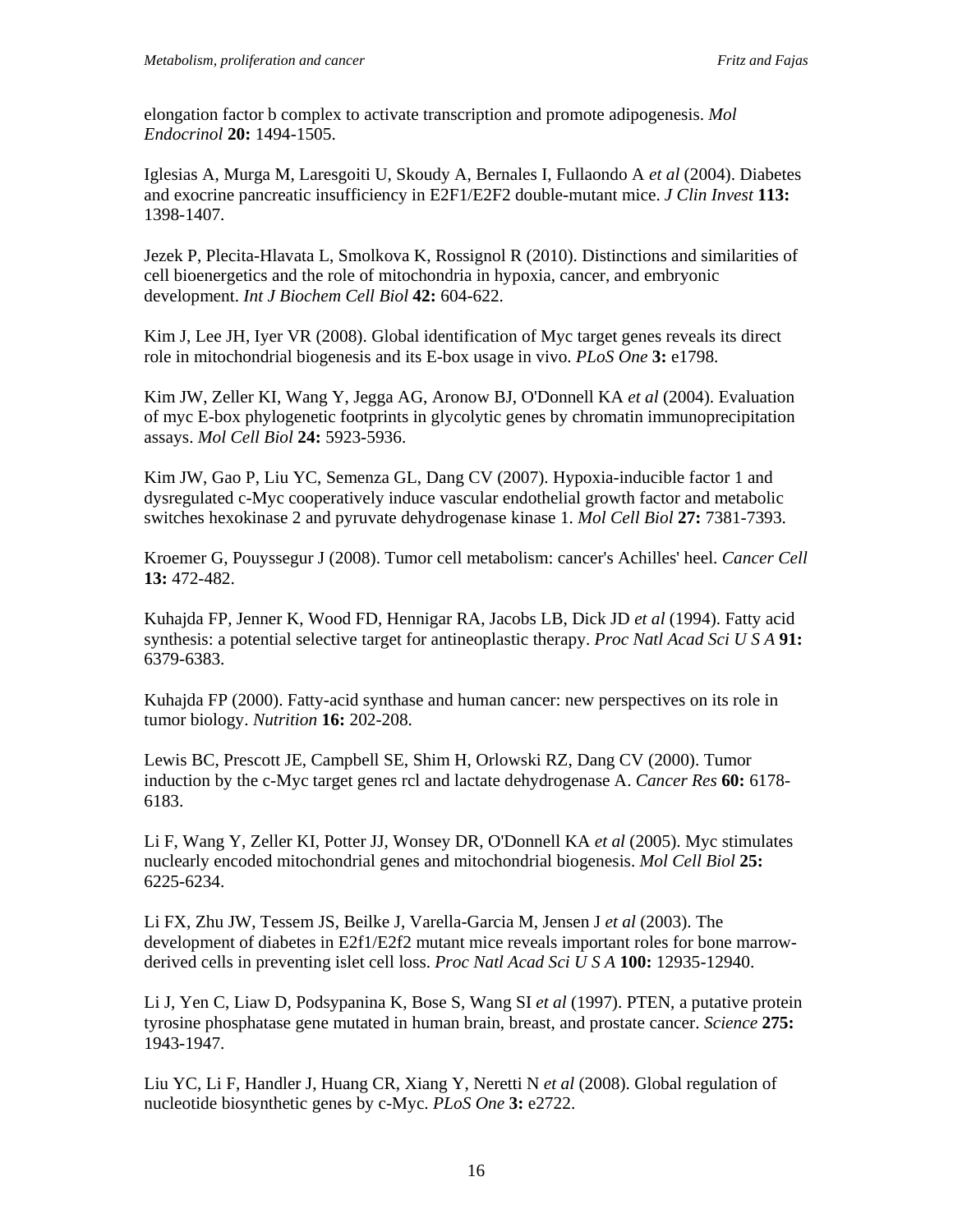Lu S, Archer MC (2009). Sp1 coordinately regulates de novo lipogenesis and proliferation in cancer cells. *Int J Cancer* **126:** 416-425.

Magnaghi-Jaulin L, Groisman R, Naguibneva I, Robin P, Lorain S, Le Villain JP *et al* (1998). Retinoblastoma protein represses transcription by recruiting a histone deacetylase. *Nature* **391:** 601-605.

Majewski N, Nogueira V, Bhaskar P, Coy PE, Skeen JE, Gottlob K *et al* (2004). Hexokinasemitochondria interaction mediated by Akt is required to inhibit apoptosis in the presence or absence of Bax and Bak. *Mol Cell* **16:** 819-830.

Manning BD, Cantley LC (2007). AKT/PKB signaling: navigating downstream. *Cell* **129:** 1261-1274.

Matoba S, Kang JG, Patino WD, Wragg A, Boehm M, Gavrilova O *et al* (2006). p53 regulates mitochondrial respiration. *Science* **312:** 1650-1653.

Mazurek S, Zwerschke W, Jansen-Durr P, Eigenbrodt E (2001). Metabolic cooperation between different oncogenes during cell transformation: interaction between activated ras and HPV-16 E7. *Oncogene* **20:** 6891-6898.

Medes G, Thomas A, Weinhouse S (1953). Metabolism of neoplastic tissue. IV. A study of lipid synthesis in neoplastic tissue slices in vitro. *Cancer Res* **13:** 27-29.

Menendez JA, Colomer R, Lupu R (2005). Why does tumor-associated fatty acid synthase (oncogenic antigen-519) ignore dietary fatty acids? *Med Hypotheses* **64:** 342-349.

Menendez JA, Lupu R (2007). Fatty acid synthase and the lipogenic phenotype in cancer pathogenesis. *Nat Rev Cancer* **7:** 763-777.

Moon YA, Kim KS, Cho UH, Yoon DJ, Park SW (1999). Characterization of regulatory elements on the promoter region of human ATP-citrate lyase. *Exp Mol Med* **31:** 108-114.

Morrish F, Neretti N, Sedivy JM, Hockenbery DM (2008). The oncogene c-Myc coordinates regulation of metabolic networks to enable rapid cell cycle entry. *Cell Cycle* **7:** 1054-1066.

Nadolski MJ, Linder ME (2007). Protein lipidation. *Febs J* **274:** 5202-5210.

Osthus RC, Shim H, Kim S, Li Q, Reddy R, Mukherjee M *et al* (2000). Deregulation of glucose transporter 1 and glycolytic gene expression by c-Myc. *J Biol Chem* **275:** 21797- 21800.

Porstmann T, Griffiths B, Chung YL, Delpuech O, Griffiths JR, Downward J *et al* (2005). PKB/Akt induces transcription of enzymes involved in cholesterol and fatty acid biosynthesis via activation of SREBP. *Oncogene* **24:** 6465-6481.

Porstmann T, Santos CR, Lewis C, Griffiths B, Schulze A (2009). A new player in the orchestra of cell growth: SREBP activity is regulated by mTORC1 and contributes to the regulation of cell and organ size. *Biochem Soc Trans* **37:** 278-283.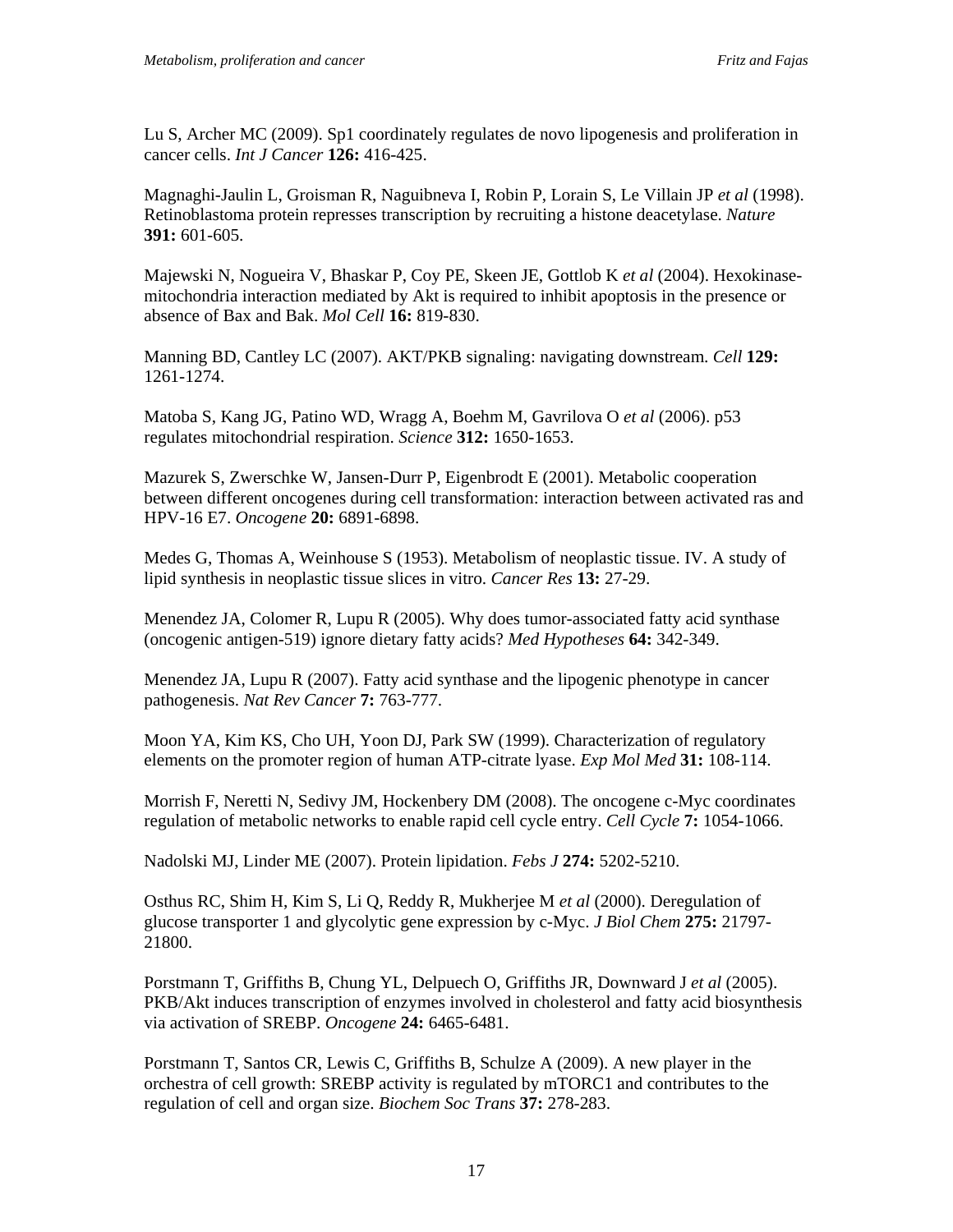Ramanathan A, Wang C, Schreiber SL (2005). Perturbational profiling of a cell-line model of tumorigenesis by using metabolic measurements. *Proc Natl Acad Sci U S A* **102:** 5992-5997.

Robey RB, Hay N (2006). Mitochondrial hexokinases, novel mediators of the antiapoptotic effects of growth factors and Akt. *Oncogene* **25:** 4683-4696.

Sabine JR, Abraham S, Chaikoff IL (1967). Control of lipid metabolism in hepatomas: insensitivity of rate of fatty acid and cholesterol synthesis by mouse hepatoma BW7756 to fasting and to feedback control. *Cancer Res* **27:** 793-799.

Sarruf DA, Iankova I, Abella A, Assou S, Miard S, Fajas L (2005). Cyclin D3 promotes adipogenesis through activation of peroxisome proliferator-activated receptor gamma. *Mol Cell Biol* **25:** 9985-9995.

Scaglia N, Igal RA (2008). Inhibition of Stearoyl-CoA Desaturase 1 expression in human lung adenocarcinoma cells impairs tumorigenesis. *Int J Oncol* **33:** 839-850.

Schwartzenberg-Bar-Yoseph F, Armoni M, Karnieli E (2004). The tumor suppressor p53 down-regulates glucose transporters GLUT1 and GLUT4 gene expression. *Cancer Res* **64:** 2627-2633.

Shim H, Dolde C, Lewis BC, Wu CS, Dang G, Jungmann RA *et al* (1997). c-Myc transactivation of LDH-A: implications for tumor metabolism and growth. *Proc Natl Acad Sci U S A* **94:** 6658-6663.

Stiles B, Wang Y, Stahl A, Bassilian S, Lee WP, Kim YJ *et al* (2004). Liver-specific deletion of negative regulator Pten results in fatty liver and insulin hypersensitivity [corrected]. *Proc Natl Acad Sci U S A* **101:** 2082-2087.

Tasdemir E, Maiuri MC, Galluzzi L, Vitale I, Djavaheri-Mergny M, D'Amelio M *et al* (2008). Regulation of autophagy by cytoplasmic p53. *Nat Cell Biol* **10:** 676-687.

Tong X, Zhao F, Mancuso A, Gruber JJ, Thompson CB (2009). The glucose-responsive transcription factor ChREBP contributes to glucose-dependent anabolic synthesis and cell proliferation. *Proc Natl Acad Sci U S A* **106:** 21660-21665.

Vander Heiden MG, Cantley LC, Thompson CB (2009). Understanding the Warburg effect: the metabolic requirements of cell proliferation. *Science* **324:** 1029-1033.

Warburg O (1930). Metabolism of Tumors. *Arnold Constable, London*.

Warburg O (1956a). On the origin of cancer cells. *Science* **123:** 309-314.

Warburg O (1956b). On respiratory impairment in cancer cells. *Science* **124:** 269-270.

Wieman HL, Wofford JA, Rathmell JC (2007). Cytokine stimulation promotes glucose uptake via phosphatidylinositol-3 kinase/Akt regulation of Glut1 activity and trafficking. *Mol Biol Cell* **18:** 1437-1446.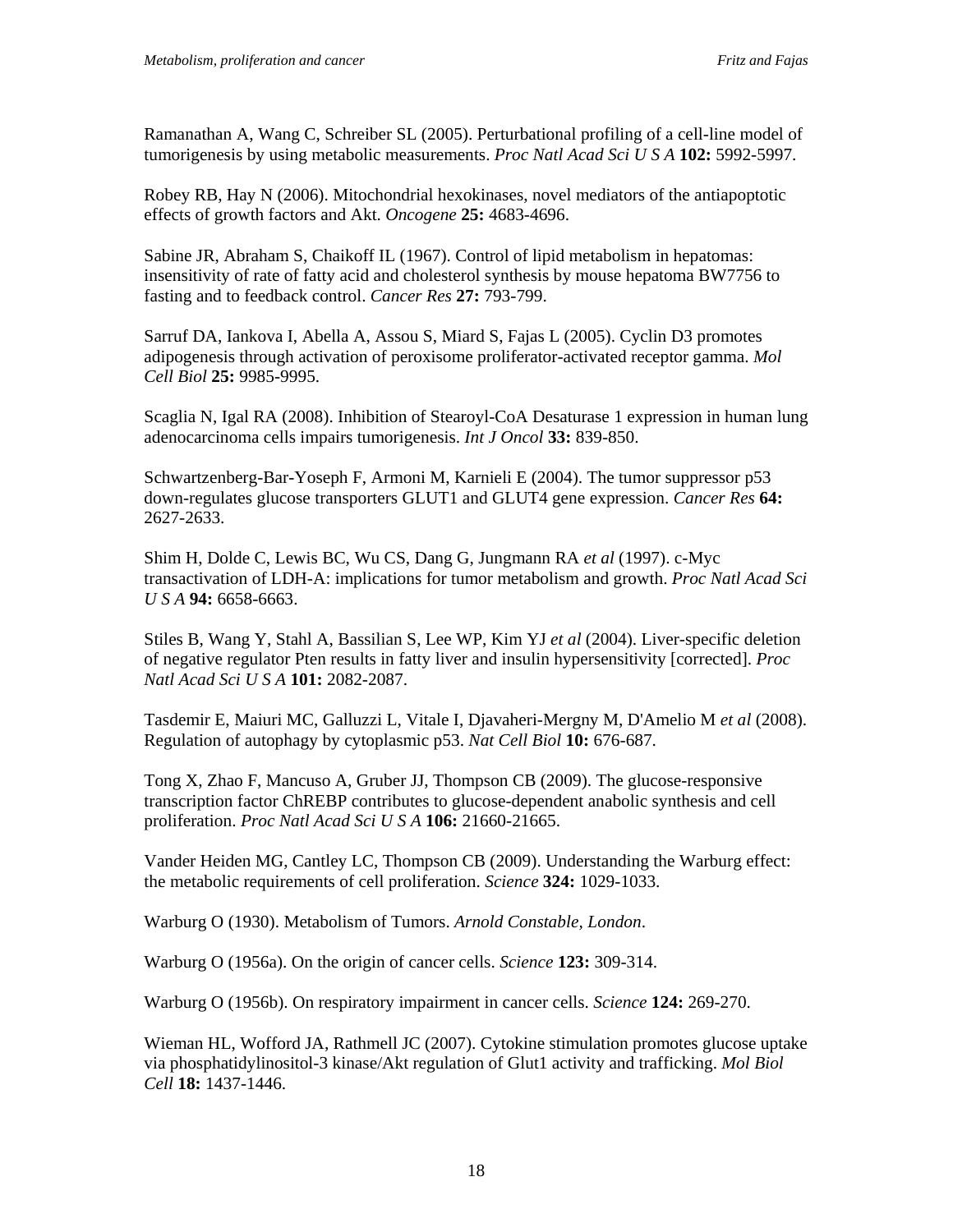Wijesekara N, Konrad D, Eweida M, Jefferies C, Liadis N, Giacca A *et al* (2005). Musclespecific Pten deletion protects against insulin resistance and diabetes. *Mol Cell Biol* **25:** 1135- 1145.

Wofford JA, Wieman HL, Jacobs SR, Zhao Y, Rathmell JC (2008). IL-7 promotes Glut1 trafficking and glucose uptake via STAT5-mediated activation of Akt to support T-cell survival. *Blood* **111:** 2101-2111.

Xiong S, Chirala SS, Wakil SJ (2000). Sterol regulation of human fatty acid synthase promoter I requires nuclear factor-Y- and Sp-1-binding sites. *Proc Natl Acad Sci U S A* **97:** 3948-3953.

Xue L, Gollapalli DR, Maiti P, Jahng WJ, Rando RR (2004). A palmitoylation switch mechanism in the regulation of the visual cycle. *Cell* **117:** 761-771.

Yamasaki L, Jacks T, Bronson R, Goillot E, Harlow E, Dyson NJ (1996). Tumor induction and tissue atrophy in mice lacking E2F-1. *Cell* **85:** 537-548.

Yamashita H, Takenoshita M, Sakurai M, Bruick RK, Henzel WJ, Shillinglaw W *et al* (2001). A glucose-responsive transcription factor that regulates carbohydrate metabolism in the liver. *Proc Natl Acad Sci U S A* **98:** 9116-9121.

Yang YA, Han WF, Morin PJ, Chrest FJ, Pizer ES (2002). Activation of fatty acid synthesis during neoplastic transformation: role of mitogen-activated protein kinase and phosphatidylinositol 3-kinase. *Exp Cell Res* **279:** 80-90.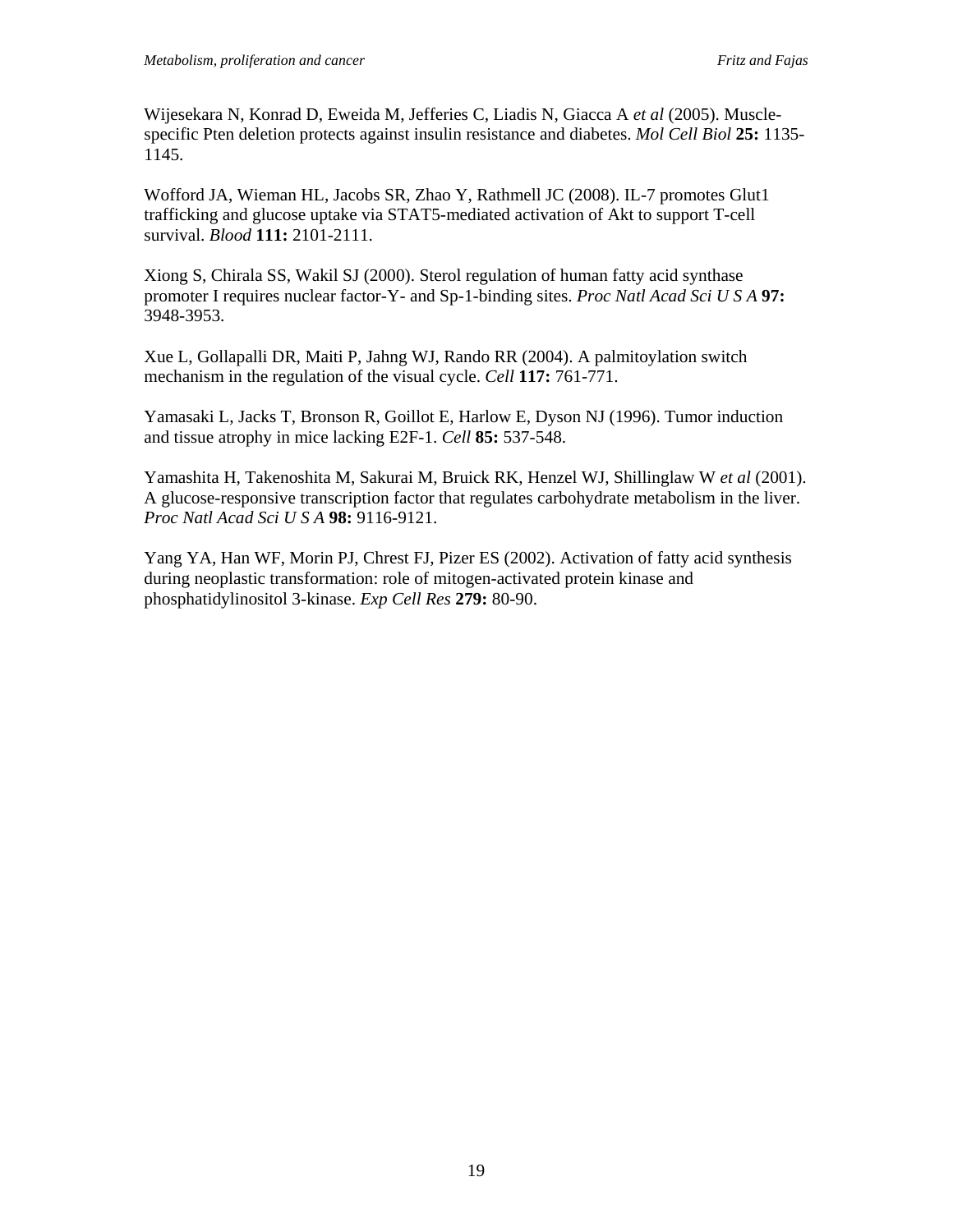#### **Figure legends**

**Figure 1. Cross-talk between glycolysis and de novo FA synthesis in cancer cells.** This model highlights the main differences in glucose and fatty acids utilization between quiescent (A) and highly proliferative cells (B). Red arrows indicate preferred metabolic pathway. In non-proliferating cells glucose can either be used for glycogen or fatty acids synthesis, or can be converted to pyruvate through basal rate of glycolysis that occurs in the cytoplasm. Pyruvate is then imported into the mitochondrion where it is decarboxylated to acetyl Coa or oxalacetate (OAA). Circulating fatty acids are also imported into non-proliferating cells were they are stored as triglycerides or oxidized into the mitochondrion to generate acetyl-CoA. Acetyl-CoA derived from both glucose and fatty acids is then oxidized through TCA cycle that produces intermediate citrate that is directed toward mitochondrial OXPHOS to generate ATP. In contrast, in proliferative cancer cells, the glycolytic flux is largely increased and most of the imported glucose is converted to the glycolytic end-product, pyruvate. The resulting pyruvate is mainly converted to lactate which is secreted from the cells, whereas the remaining pyruvate is converted to acetyl-CoA, which in turn is directed toward de novo FA synthesis. Circulating fatty acids are also mainly oxidized to generate acetyl-CoA. Acetyl-CoA derived from both glucose and fatty acids is then oxidized through TCA cycle to produced intermediate citrate. The resulting citrate is not directed toward OXPHOS but rather is exported to the cytoplasm where it is re-converted to acetyl-CoA, which, in turn, is used for de novo fatty acids biosynthesis.

Abbreviations: Glc, glucose; FA, fatty acids; OAA, oxaloacetate; TCA, tricarboxylic acid; OXPHOS, oxidative phosphorylation.

#### **Figure 2. Oncogenic regulatory pathways in the control of the cancer cells metabolism.**

This scheme represents the main implications of oncogenic pathways (in red) in the regulation of glycolysis and de novo lipogenesis in cancer cells. Metabolic effects of the PI3K/Akt, Ras and c-Myc oncogenic pathways include enhanced glucose uptake through increased surface expression of glucose transporter. Hence, they enhance the glycolytic flux, including lactate production, by stimulating glycolytic enzymes activity. Moreover, both Akt and Ras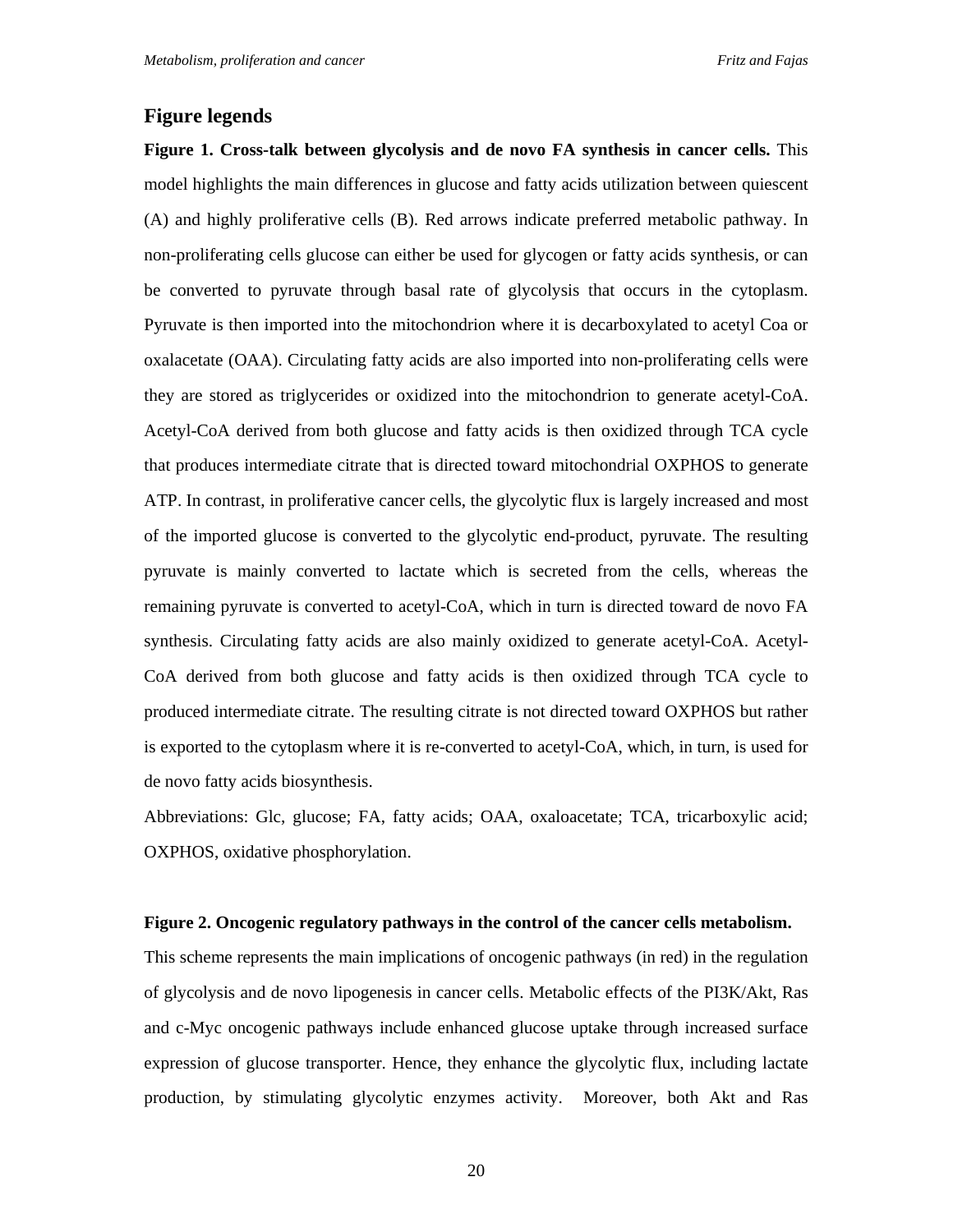signaling promote de novo FA synthesis through increased SREBP-1 mediated transcription of lipogenic enzymes, and direct stimulation of ACL activity by Akt channels glucose-derived metabolites towards de novo FA biosynthesis. In cooperation with E2F1, c-Myc promotes the transcription of enzymes necessary to support nucleotides biosynthesis from intermediates of the glycolysis. In the case of p53 or PTEN tumor suppressors (in blue), loss of function mutations in cancer cells has the opposite of the effects shown here. Abbreviations: Glc, Glucose; HK, hexokinase; Glc-6-P, glucose-6-phosphate; 3-PG, 3-phosphoglycerate; GF, growth factors; PI3K, phosphatidylinositol 3-Kinase; PIP3, phosphatidylinositol tri-phosphate; PTEN, phosphatase and tensin homolog; MAPK, mitogen-activated protein kinase; SREBP, sterol regulatory element-binding protein; LDH-A, lactate dehydrogenase-A; PDH, pyruvate dehydrogenase; PDK, pyruvate dehydrogenase kinase; OAA, oxaloacetate; ACL, ATP citrate lyase; ACC, acetyl-CoA carboxylase; FAS, fatty acid synthase; FA, fatty acids; TCA, tricarboxylicacid; OXPHOS, oxidative phosphorylation

**Figure 3. Dual role for the E2F pathway in the control of both cell proliferation and the metabolic response.** In response to proliferative stimuli such as insulin, glucose and nutrients, the cyclin/cdk4 complex is activated and phosphorylates the retinoblastoma protein pRB, which represses transcription when associated with E2F transcription factors. Activated E2F1 stimulates the expression of target genes implicated in cell cycle progression (blue circle). In addition, E2F1 triggers an adapted metabolic transcriptional response, depending on the cell type. In beta cells, E2F1 will stimulate the expression of Kir6.2, thus facilitating insulin secretion. In other cell types, such as muscle or cancer cells E2F1 facilitates glycolysis and represses, by still unknown mechanisms oxidative phosphorylation. This coordinated response is essential to sustain normal proliferation and development. It is conceivable that changes in this coordinated response might lead to abnormal metabolic changes during tumor development and cancer progression. Abbreviations: OXPHOS, oxidative phosphorylation.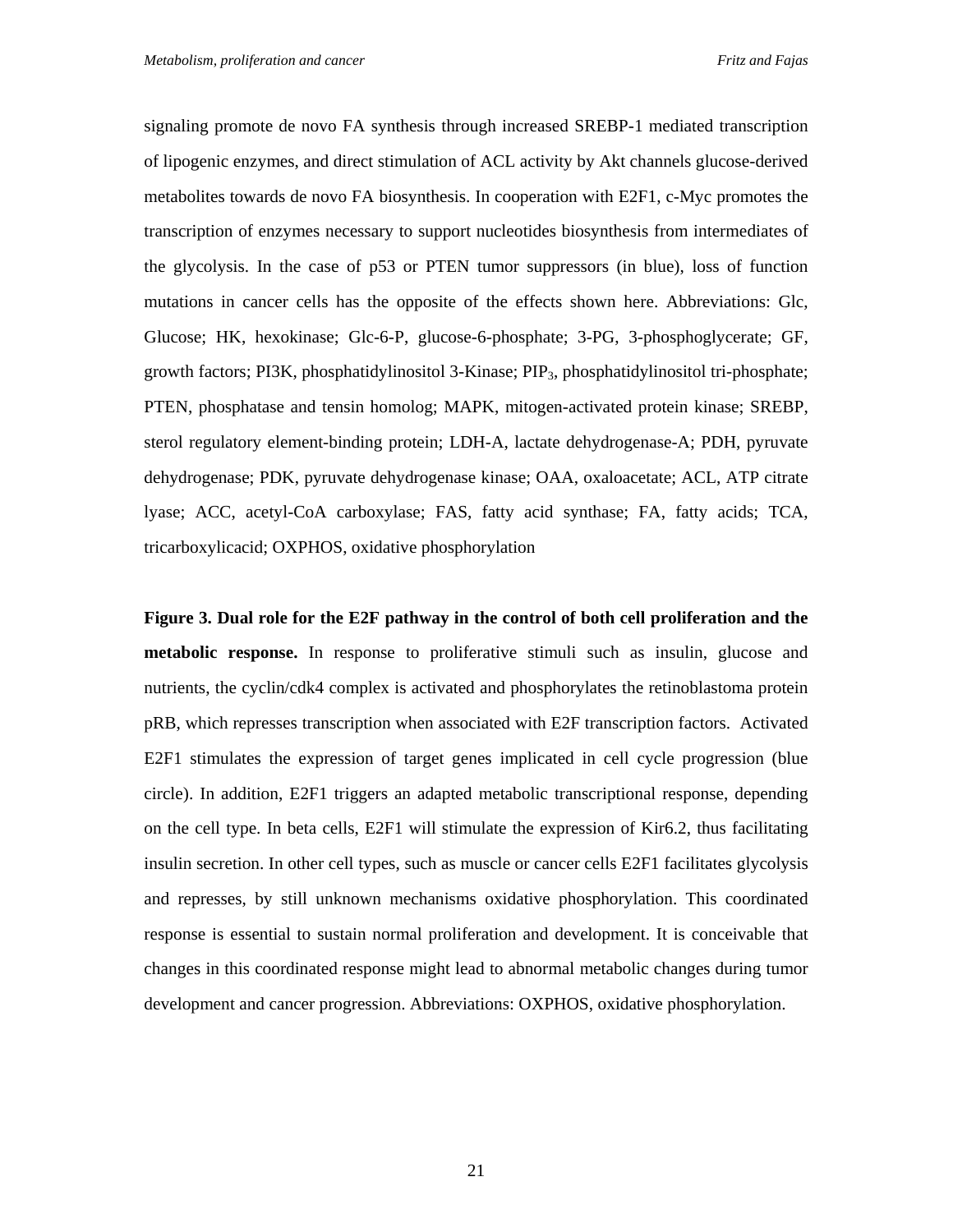

**B**

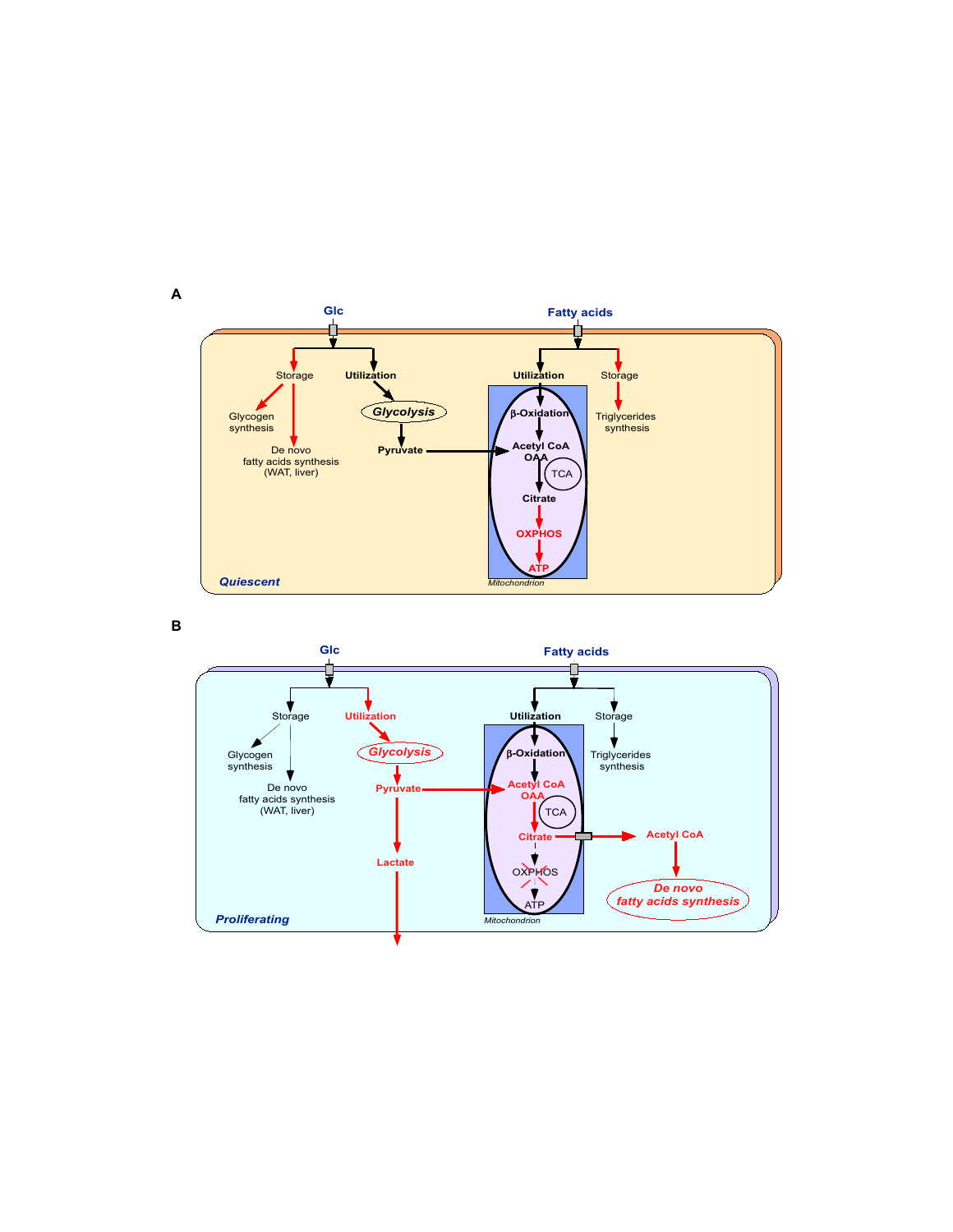